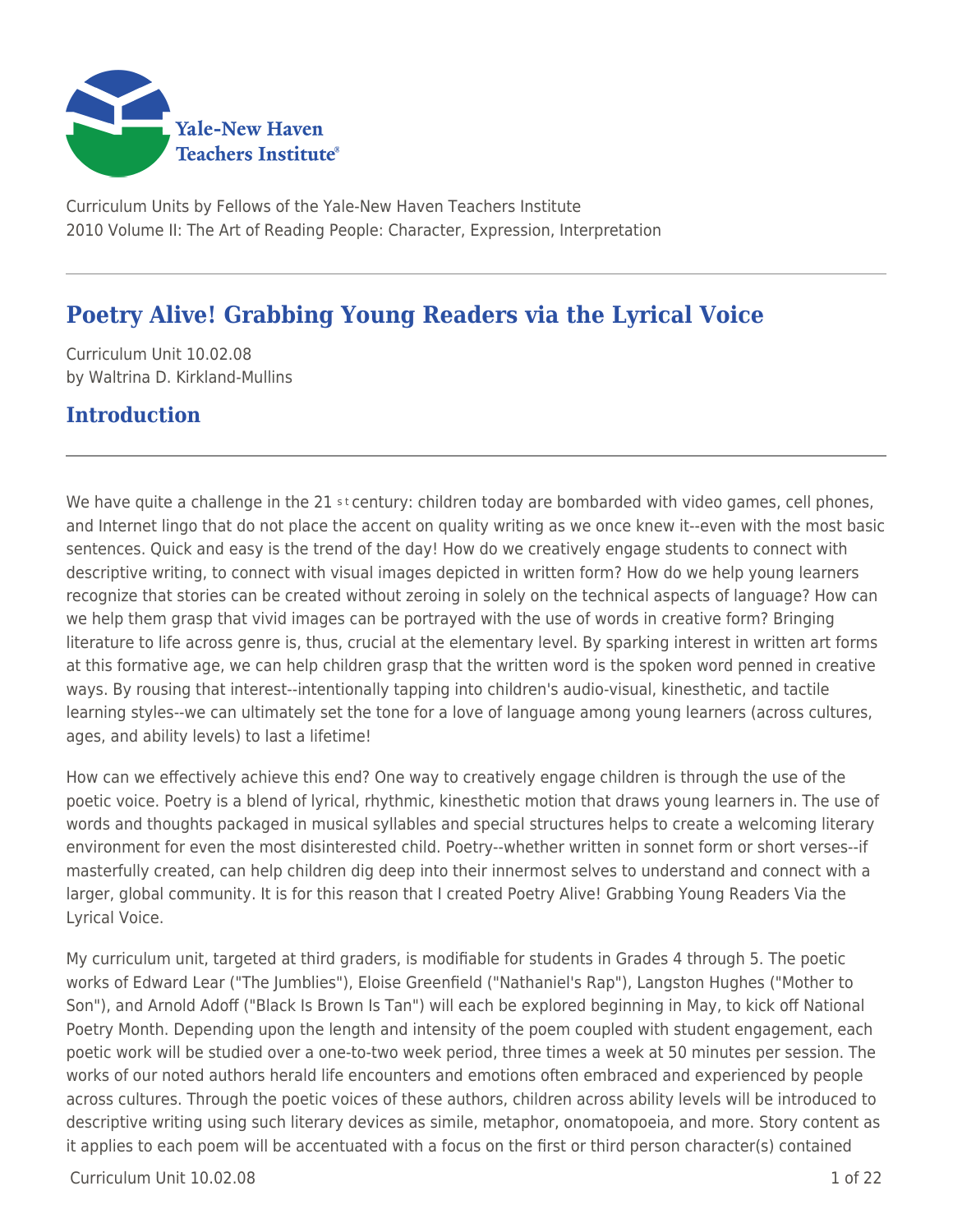therein.

Using mime and role play, coupled with interactive writing activities, Poetry Alive! becomes an interactive teaching tool through which students make meaningful text-to-self-to-world connections. Equally important, students will be given opportunities to "meet" each author. By doing so, they will get a feel for how personal life experiences can serve as a foundation for poetic story creations and writing in general. Students will learn to identify the author's craft and will examine possible explanations behind each author's poetic creation. Equally important, students will work on a collaborative basis, making Poetry Alive! not only a language arts but also a social development experience.

The works of Lear, Hughes, Greenfield, and Adoff span culture, purpose, and rhythmic style, yet they each hold common focal points: They each possess a definitive narrator's voice--some omniscient and others as inside observers. Each poem (see attached bibliographic and on-line resource listing to access these poetic selections in their entirety) contains a repetitive line or stanza that seems to embrace what many might consider strong and/or empowering aspects of the human spirit! Also to be accentuated is the time period in which each poetic work was created. Lear's "The Jumblies" was written in or around 1866. Greenfield's "Nathaniel Talking" was created in 1982. Hughes' "Mother to Son" was written in 1922. Adoff's "Black Is Brown Is Tan" was created in 1973 but is based on social concerns that impacted America during the '60s. Despite the differing time frames in which the works were written, these literary creations and their respective messages are timeless. The rationale behind my choosing this select group of poems is thus intentional: first, they each herald an empowering message. Second, they each use rich, engaging language to bring its characters to life, forcing us to take into consideration the power of the author's voice and craft overall.

Through an up-close examination of each poetic work and its author, young learners will experience that words spark images and being able to visualize the written word helps the reader gain insight into understanding the literary creation overall. To stir the excitement, students will first have the opportunity to listen to and experience each poem. The key is for you, the instructor, to read the poetic work with such fervor and expression that our young audience is captivated by its lyricism. The Q&A process begins thereafter, during which young learners will discuss, debate, evaluate, and affirm their view of the text: "Who is the narrator in each of the poetic pieces? What message does the narrator convey to his or her reading audience? Is the narrator's view that of an omniscient outsider or that of a first-person inside viewer? Are the characters in each poetic work believable? What is the overarching message is each respective poems?..." These and other questions will be explored. At the end of the study, students will be required to demonstrate their understanding through Q & A, mimed reenactments of the work, and/or written responses.

### **Highlight the Author**

To provide students with insight into the depth of poetry and story creation, I deem it necessary for young learners to learn about the writers of select literary creations across genre. By introducing the author, we help children recognize and experience that the author is a real, living being whose life may have in some way influenced his or her writing. Thus, after introducing the poetic works of the four authors noted herein, share a bit about them with your young learners. Be certain to have each of the authors' photos on-hand so the experience will be both visible and tangible (see on-line poetry selections by designated authors and bios in the bibliographic resource section of this unit).

In addition to introducing young learners to the author, before beginning each poetic work, introduce students to key vocabulary words as they relate to the style and content of each poem. To assist in this regard, the poetic selections that follow are prefaced with a listing of key vocabulary words. In this way, young learners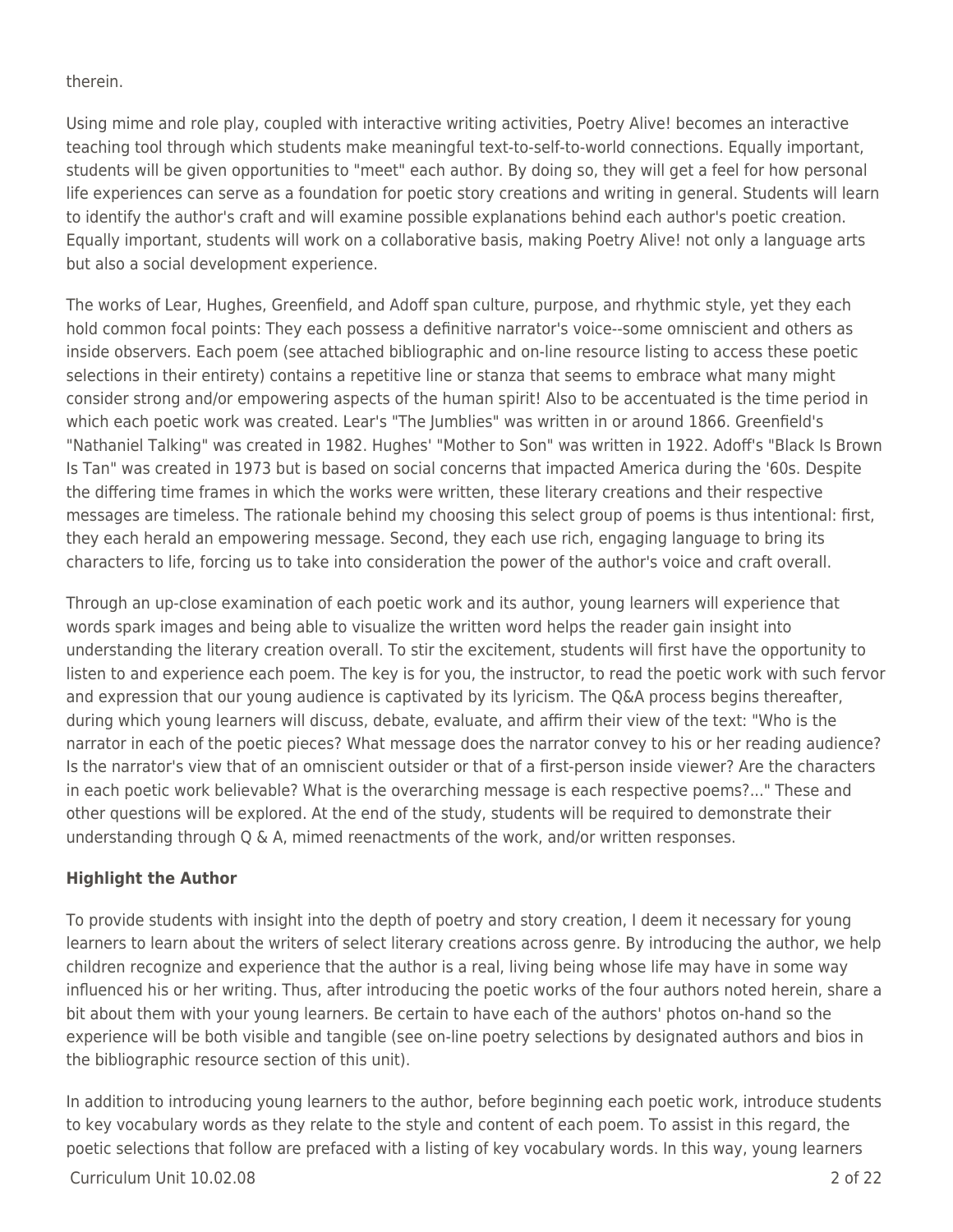will not only build a strong word base, but will also grasp the essence of the poetry selection. Before starting this unit, be sure to generally introduce students to some attribute of poetry and basic words associated with poetic creations as follows:

| couplet  | figurative language | limenck | line  | literal language |
|----------|---------------------|---------|-------|------------------|
| metaphor | onomatopoeia        | prose   | rhyme | rhythm           |
| simile   | stanza              | verse   |       |                  |

#### **Comprehension Connections Through "Mime"**

Beyond learning about the poems themselves, we want students not only to articulate their understanding of the poem in oral and written form, but to demonstrate their understanding through mime. Thus, "mime" should also be included as a reinforced vocabulary word with each poetic presentation. Emphasizing it will serve as a reminder for young learners to brainstorm on how to act out the poetic work. Thus, as the poem is read, students will be required to listen intently, zeroing on words that convey images and actions.

To help students grasp the mime concept, you will demonstrate that miming the poem is like to playing a game of charades. As students listen to each poem, they should think about the way the character might respond or act when conveying a specific action, message, or ideas within the poem. As a trial exercise, call on students to role play the qualities of anger, sadness, happiness, fear, hate, love, indifference, selfishness, fright, bravery, curiosity, and other character traits. Go a step further, and have them role play verbs and prepositional phrases like sailing across the sea, listening intently to Mom, cuddling with Dad, "rapping" with friends… (My third graders enthusiastically tried their hand at this. The laughter proved contagious as they executed their moves. When you introduce this lesson, you will find that something "clicks," and the children take on a serious stance, really getting into the feel of the literary work and the characters and images contained therein.) The primary goal here is to help students internalize language, bringing words to life and conveying meaningful messages through the art of using facial and body gestures.

## **Ready, Set… Begin!**

### **Poem # 1 "The Jumblies"**

Duration of Study: 2 Weeks, six 50 minute sessions

Related Vocabulary

| Chankly Bore | crockery jar   | drank their health | dumplings     | Jack daws |
|--------------|----------------|--------------------|---------------|-----------|
| Ring-bo-re   | Stilton cheese | sieve              | Torrible Zone | veast     |

Edward Lear is a 19<sup>th</sup> century author/illustrator known for his extraordinary ability to create limericks, a type of humorous poem usually written in five lines with an AABBA rhyme scheme. At times he expanded the limerick form to create lengthier poems with as many as six stanzas. (Lear referred to this writing form as "nonsense poems.") "The Jumblies" is one of those creations. It engagingly begins: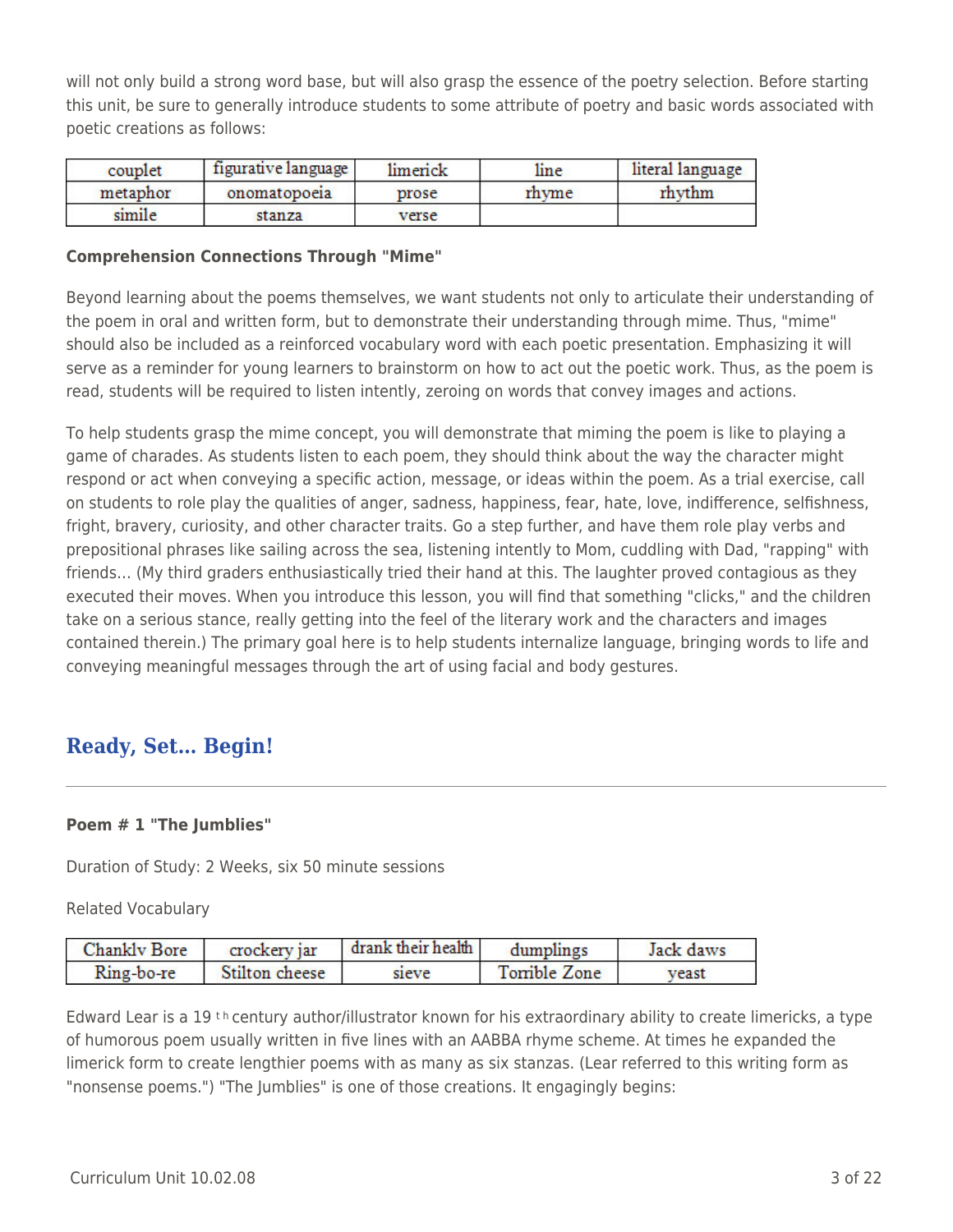They went to sea in a Sieve, they did, In a Sieve they went to sea In spite of all their friends could say, On a winter's morn, on a stormy day, In a Sieve they went to sea! And when the Sieve turned round and round, And every one cried, "You'll all be drowned!" They called aloud, "Our Sieve ain't big, But we don't care a button! We don't care a fig! In a sieve we'll go to sea! Far and few, far and few, Are the lands where the Jumblies live; Their heads are green, and their hands are blue, And they went to sea in a Sieve. (1-14)a1aa1a

In this first stanza, a definitive image is established and questions are raised:

- · Who is the narrator?
- · Are there other narrators and/or characters in the poem? If so, who are they?
- **In what country might this story have begun? Generally, based on the opening stanza, where**<br>in might this stary have taken plase? Evplain might this story have taken place? Explain.
- · Who might the Jumblies be? Are more than one type of Jumblies represented? Explain.
- · What type of personalities do the Jumblies seem to possess?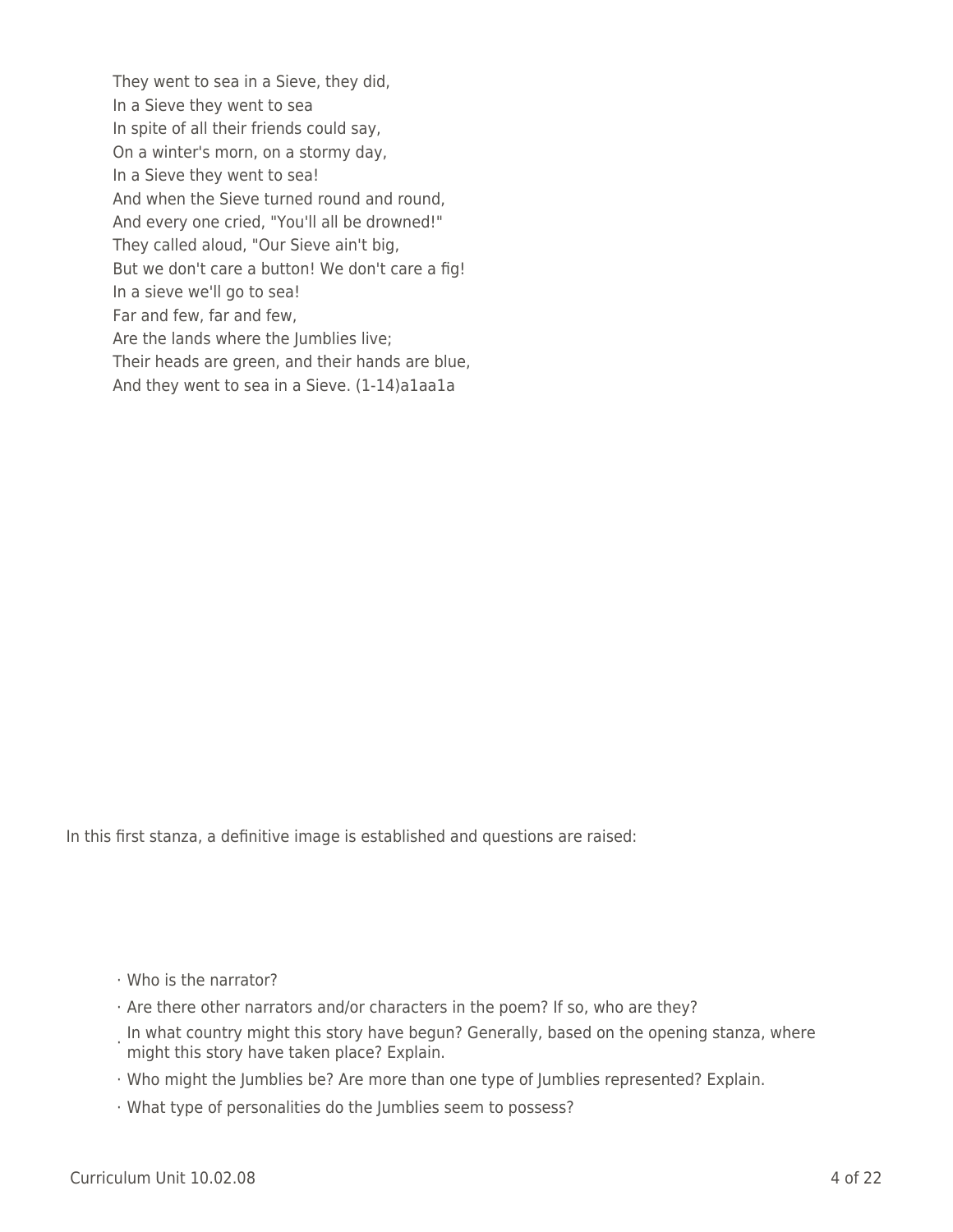What are the physical attributes of the Jumblies? Explain why you draw this conclusion? Are the Jumblies really blue and green, or might color imply something else?

·

· What might the sea represent?

Based on the images contained in the first stanza, what message might the author be trying to<br>Convey? What makes you draw this conclusion? convey? What makes you draw this conclusion?

At this point, some clear speculations can be made. Three voices are evident in this poem: the narrator, who serves as an outside observer viewing the Jumblies; the friends who also serve as outside observers; and the blue and green Jumblies themselves. Zeroing in on the attributes of each of our viewers, it appears the seafaring Jumblies are a different breed of people within their population. They are not ones who necessarily follow rules; at best, they care little about what others think. This is implied in the line "we don't care a button, we don't care a fig!" There aren't many like them (as is repetitively implied in the last three lines found in each of the six stanzas). The Jumblies appear to be adventurers--risk takers. After all, who would sail across the sea in a holey sailing vessel normally used as a colander? They fact that they fit into a sieve also implies that they are small. This too may have figurative implications in that the Jumblies are not a people who can be deemed "the norm." Notice too the setting: they day on which the Jumblies set sail is storm-ridden; yet they decide to go out to sea. Based on Line 7, it appears their friends were quite worried. It can also be supposed that their friends believed the Jumblies to be an irrational, carefree lot. From the reading audience and perhaps the narrator's view, on the contrary, the Jumblies can be deemed an inquisitive, adventurous bunch who thinks outside of the box.

As stanzas II and III emerge, young readers gather that the Jumblies fearlessly venture across the ocean. The trek seems to symbolize venturing into the unknown. A treacherous storm encountered during the journey causes the Jumblies to toss and turn at sea. It seems at first that they may second-guess themselves as the storm grows in intensity. Then, fast on their feet, they think of ingenious ways to stop the sieve from sinking, as implied in Lines 3 through 10 in Stanza 3. Despite the challenge, the Jumblies maintain their stance and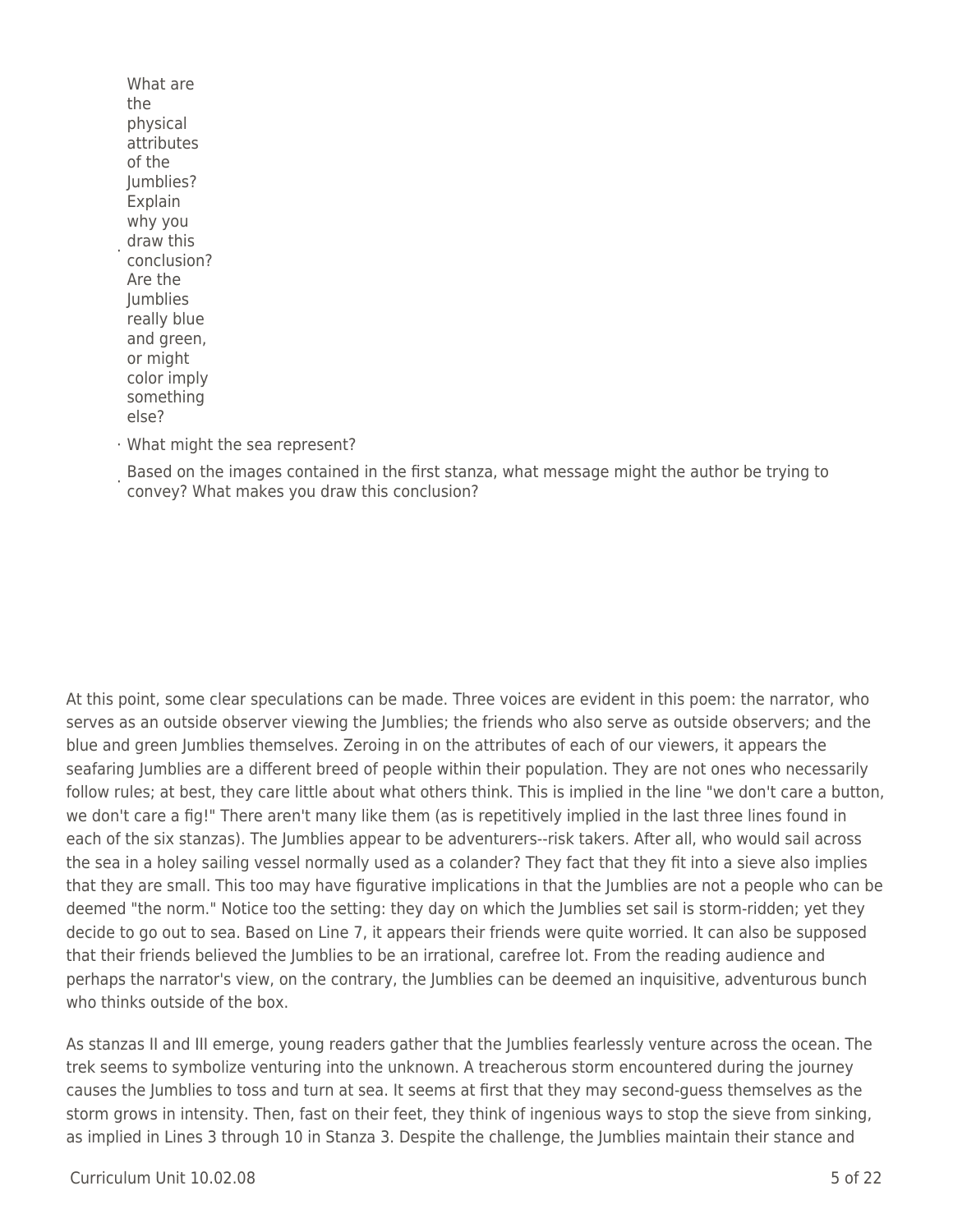persevere. They make the best of the situation and appear to continue enjoying the adventure.

By Stanza IV, the night-long journey continues. They sing joyously, seemingly proud that they chose to take the journey in spite of it all. In Stanza V, the Jumblies continue to celebrate having overcome the rigors of the voyage. They sail to the Western seas, and soon find themselves in a region where they are able to purchase "green Jack-daws," a crow-like bird indigenous to China, Mongolia, and other Asian countries. They gorge themselves on Stilton cheese, a type of cheese made in England similar in flavor to blue cheese. (Although it is never stated, the fact that the Jumblies feasted on this dairy product while guzzling Ring-bo-ree, a type of British ale, led my students to conjecture that the Jumblies are quite familiar with British products and may have "had a taste for home." They speculated that England may be The Jumblies' original homeland.)

In Stanza VI, we discover the Jumblies are homeward bound. Readers subsequently learn that although the Jumblies have been away for 20 years, they have not been forgotten by their townspeople. In fact, the narrator and/or the townspeople (it's up to the students to determine who) seem to convey a new sentiment about the Jumblies! (My students suggested that the townspeople were envious because they had never taken on such an adventure!)

Based on Lear's work, one may deduce that the message conveyed is, "Dare to be different. Fearlessly venture into the unknown, recognizing that life is filled with risks and challenges. Trials and difficulties will surely be encountered, but through it all, much knowledge is gained. Not being the crowd follower provides us with opportunities to embrace life, to live it to the fullest with no regrets!"

About Edward Lear. This poet/author/illustrator was born on May 12, 1812 in Highgate, England. During his childhood years, he suffered from epilepsy and depression. Throughout his growing years into adulthood, he often combated health issues. One of 20 children, he was cared for primarily by an older sister, Ann. His father was a stockbroker; he was, however, not a good financier. As a result, Edward's family had to adjust to a moderate-to-low-income standard of living. Nevertheless, young Edward loved classical literature and drawing. By age 15, he had already begun writing, drawing, and selling his literary and artistic creations to support himself and to assist his family. As he entered adulthood, he continued earning a living using his artistic and literary talent. He traveled to South America and created scientific books on birds. He was even hired to give drawing lessons to Queen Victoria of England. By 1846, Edward's first edition of nonsense verses was published. He loved visiting the Mediterranean and traveling to distant lands; that love was conveyed in the fact that he wrote and illustrated travel books. By 1855 and 1861, two more editions of his nonsense verses were published. By 1867, his poetic song entitled "The Owl and the Pussycat" was a published. Interestingly, although born in England, Edward Lear spent most of his adult life traveling abroad. He traveled to many Mediterranean countries, to Asia, and Brazil. During his senior years, he purchased land in San Remo, Italy. Known as one who enjoyed life and quite the trickster, he died in his San Remo home on January 29, 1888 at age 75.

Author Connection Discussion Question. What aspects of Edward Lear's personal life may have influenced the creation of "The Jumblies?" Based on provided information, have students conjecture why or how the author's life may have impacted the creation of his poetic work.

Mime Activity. Have students re-enact The Jumblies using specific body gestures that they themselves develop. Select four children to portray the seafaring Jumblies, six to portray the townspeople, five or six to portray the backdrop (the ocean, the mountains, the storm…), and three to four to serve as the narrator. (My students wore blue and green face paint to portray the seafaring Jumblies. My Jumblies crew brought the characters to life using hand gestures and facial expressions that conveyed worry, excitement, fear,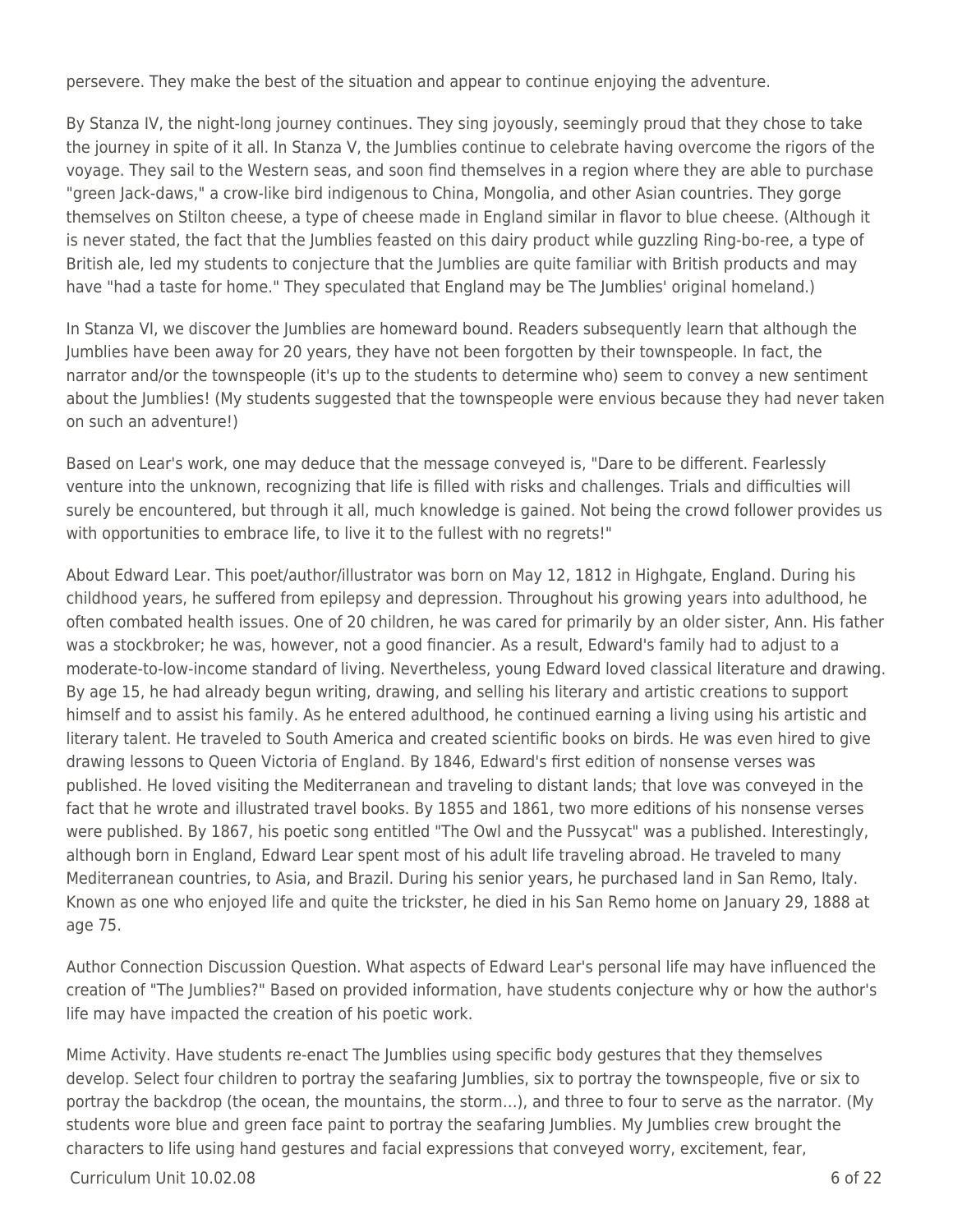happiness. They held hands and spun around as if playing a game of ring-around-the-rosy to portray spinning around in a sieve. The students portraying the background each gestured the "far and few" stanza, with the waving of hands and the narrowing of the index fingers and thumbs. Hands latched, they moved their arms fluidly in synchronized motions to portray the ocean waves. Our "storm crew" danced frantically back and forth around the seafaring Jumblies to portray the intensity of the storm. Our "trees" swayed dangled fingers to convey the wind-blown, dangerous journey. Kinesthetic energy took on a creative, literary art from in which the children were thoroughly engaged.)

Writing Activity: Compare & Contrast Making Personal Connections. (I have found that oftentimes in my school district, third graders struggle when it comes to answering questions that force them to make comparative text-to-self connections. The following writing exercise is provided to address that concern.)

Have your students reread the poem, with emphasis on the first stanza. Then, ask them to think of a time when they wanted to do something, but their friend or friends wanted them to do something different? How was the seafaring Jumblies' response to their voyage and life overall different from or similar to those of their friends? Elaborate. Use a Venn diagram to help students accentuate the similarities or differences. Additionally, inform students that when responding to this question, they should zero in on the reaction they had to an experience or situation, not to the actual situation or experience itself: the emotion evoked by the experience or situation and the response to that emotion that is being compared.

#### **Poem #2 "Mother to Son"**

(Note: Excerpted lines from Langston Hughes' "Mother to Son" are not contained herein because irrespective of the number words, lines, verses, or stanzas cited, a five-year renewable, fee-based Copyright Permissions agreement must be obtained from Random House, holder of the copyright for Hughes' estate. Be mindful of this should you decide to cite any Hughes' poetic works in hard copy or on-line form. To view this poem in its entirety, please access http://www.poetryfoundation.org/archive/poem.html?id=177021.)

Duration of Study: 1 Week, three 50 minute sessions (Extend if necessary)

Related Vocabulary

|  | __  | -- | ---<br>--- |
|--|-----|----|------------|
|  | . . |    |            |
|  |     |    |            |

Langston Hughes wrote about his observations and personal interaction with the world community in both poetic and narrative form. His work encompasses human interaction across cultures. More often, Hughes zooms in on the African-American community, the enduring spirit of Black people despite race prejudice and socio-economic disparities and challenges. His poem, "Mother to Son," is one of many literary works that celebrates Black life and the enduring spirit of blackfolk in the United States. Hughes' poetic styles ranges from rhymed verse to metaphoric, rhythmically flowing verses: He begins by figuratively describing the challenges of life. In these opening lines, a definitive image is established and questions are raised:

### · Who is the narrator?

- · Does another narrator/character exist in the poem, and what message does the additional narrator/character convey? Explain.
- · What might the socio-economic status of the characters be? Explain.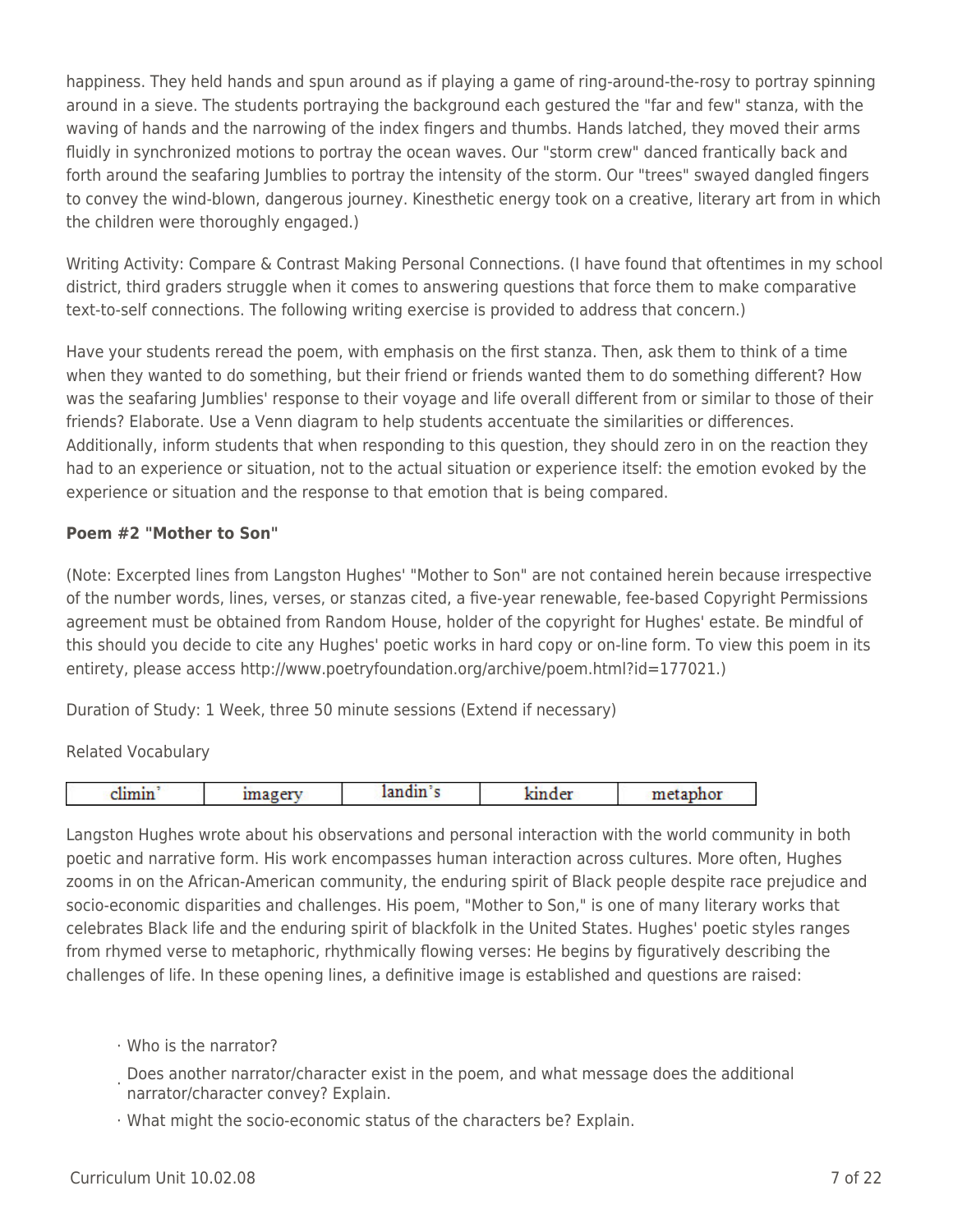- What type(s) of personalities does each of
- · the characters seem to possess? Explain?
- · What physical characteristics might you envision as it pertains to the characters? What words or phrases within the poem you draw this conclusion?
- · What might the description of life being like "stripped, wooden floors filled with tacks and tornup boards" represent? Explain.
- Based on the images contained in these first nine lines, what message might the author be attempting to convey? What makes you draw this conclusion?

At this point, the evaluative process begins. Students should immediately note that the title of the poem provides insight into who the narrator is. The opening line reveals that the mother is the narrator. Hughes' use of dialogue is instrumental in helping the reader draw visual images regarding the mother and son interaction. From Hughes' strategic use of metaphors, one envisions a woman who has struggled perhaps socially and economically. The vernacular used in Lines 1 through 7 draws the reader to conclude that mom works for lowincome wages. Images of a cleaning woman or domestic are evoked. The colloquial use of language permeates Hughes' poem and leads readers to believe the mother may have grown up in the South, or may be a person who has had little if any formal schooling. In Lines 10 to 14, the mother reveals that at times, moments in life might be so difficult one may not know where to turn. In Lines 8-9, her wisdom-filled words reveal that she knows this reality--and the importance of persevering--quite well! In line 15, it is sensed that her son has encountered some sort of obstacle--perhaps a life circumstance that may have caused him to want to give up. She pleads with him, encouraging him not to concede because the task or challenge at hand seems insurmountable. She asks that he observe her life struggle, learn from her example, and ultimately persevere.

Interestingly, two of my third graders came up with fascinating observations. The first, Janaysia, noted she had grandparents whose language usage was similar to that of the mother in Hughes' poem. Another, Teresa, noted that even though Langston Hughes may have been describing a relationship between an African-American mother and her son, the experience does not have to be limited to Black people. I accentuate this point because it shows that we cannot take for granted that young learners in the 21 st century do not have primary source experiences with the past. Some of our students live in house-holds that are very much connected with the past through the elders. Teachers must not take this reality for granted; rather, engage students to connect with their personal experiences to enhance their knowledge base.

Several other students pointed out that although we do not actually "hear" the son speak, his voice is also

 $C$ urriculum Unit  $10.02.08$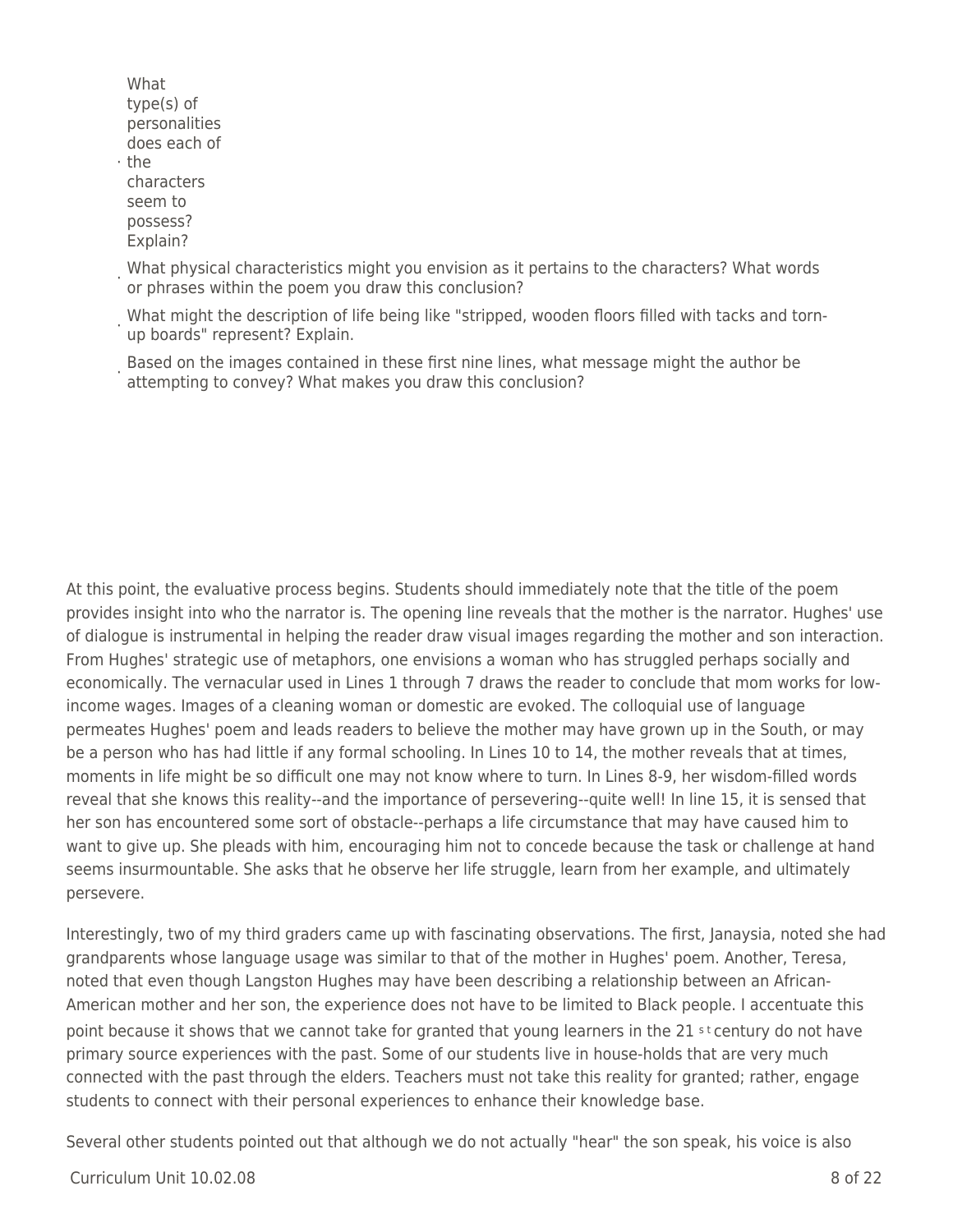present. In Line 14, one of my third graders brought out that "it feels like the boy might have said something to his mother that made her strongly reply not to give up." My students agreed that the poet indirectly leads the reader to embrace what seems to be the son's downtrodden viewpoint and speechless response.

As held true in "The Jumblies," Hughes' repetitive line comparing life not being like a crystal stair brings power to the work, reminding the reader that life is not easy--expect to encounter challenges. When confronted by them, muster up courage, hold on, and forge ahead.

About James Langston Hughes. World-renowned for his literary genius, Langston Hughes became widely known during the Harlem Renaissance era. Born on February 1, 1902, he was initially raised by his parents, Carrie and James Nathaniel Hughes. Hughes' parents divorced during his childhood years. During his formative years, he was shuffled between them. Although he lived with his mother, she oftentimes had difficulty finding work to sustain them both.

During his childhood years, Langston resided primarily with his maternal grandmother, Mary Patterson Leary Langston. As a child, he often felt alone. He attended segregated schools and knew well the injustices of segregation. Despite the existence of Jim Crow laws, he was allowed to attend an all-white school during his first grade year at school in Topeka, Kansas. He was taught and encouraged by his grandmother to take a stand whenever confronted by racism.

Young Langston spent countless hours in libraries and often wrote about his experiences and those of other disenfranchised Blacks. By age 12, he had already lived in six different American cities, from Kansas to Chicago to Harlem. By the time he turned 18, his first book was published. During his adolescent and early adult years, Langston assumed various occupations--from working as a waiter to being a Columbia University student to being a sailor to serving as a doorman at a nightclub in Paris, France. A world traveler, he experienced Mexico, China, Japan, Cuba, and Haiti. His visits to West Africa and other distant lands, coupled with life experiences, are reflected in his poetic and narrative writings. Langston Hughes penned rhythm and truth with his words, using them to help us experience the spirit and lives of blackfolk in America, as evidenced in such works as "Mother To Son," "I've Known Rivers," "My People," and "Merry-Go-Round." He too encouraged people to embrace one another as members of the human family, as evidenced in his poetic creation, "I Dream A World."

Author Connection Discussion Question: How might Langston Hughes' personal life have influenced his creation of "Mother to Son?" Explain. Students will experience that Hughes was a careful observer of life. He too experienced race prejudice and its impact on African-American life overall. Using background information on Hughes' life, have students speculate on why Hughes may have chosen to create this work.

Mime Activity. Select student pairs to re-enact "Mother-to-Son." Have students work in paired groups to craft their mimed interpretation. Encourage them to use specific body gestures that they themselves develop to portray emotions felt throughout the poem. (My students worked in paired, collaborative groups to come up with mimed gestures for this poem. Using aprons, mops, and brooms as props when portraying the mother, they incorporated facial expressions, hand gestures, and body movements to convey such emotions as worry, concern, nurturing, attentiveness, reprimand, and hope, and understanding.) As two students mime the poem, the remaining students can engagingly read and/or recite Hughes poetic work in chorale fashion.

Writing Activity: A Letter from Momma. Using images evoked from Langston Hughes' poem, have your students create a persuasive letter to encourage "their son" not to give up. Have your children brainstorm on a problem that a son could have encountered. (My students formulated two ideas: the first constituted the son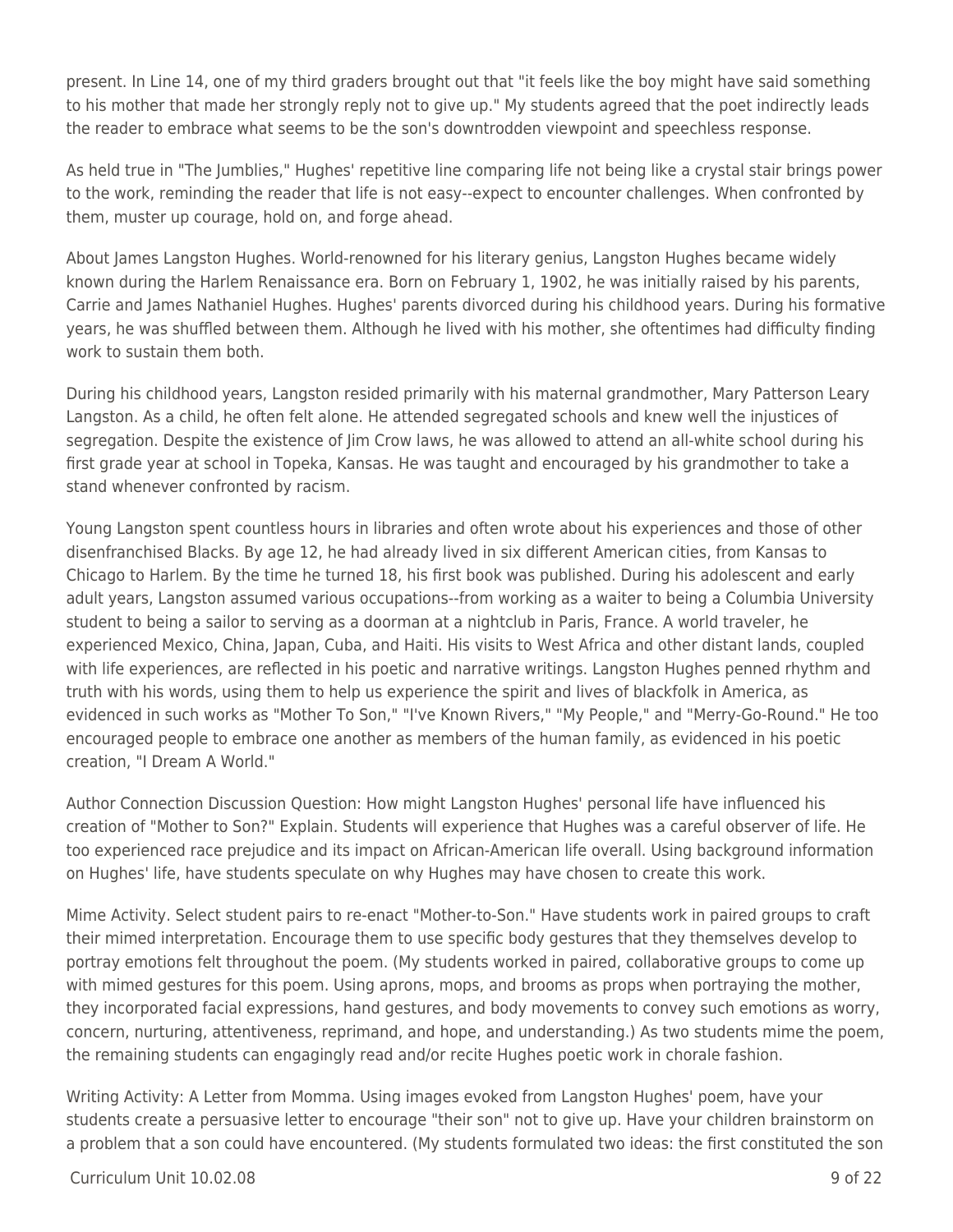not wanting to go to go to school because he struggled with Math; he was too ashamed to tell the teacher, and he did not want his classmates to know he did not understand the subject matter. The second was the son not wanting to attend college because he wanted to go straight to work after high school to help support his single-parent Mom financially. My third graders unanimously agreed go with their first choice and subsequently wrote letters based on that theme!) In this regard, encourage students to write as if they are actually the mother in the poem. Urge them to help the reader feel, hear, and see the emotion contained therein. Doing so helps to lay the foundation for powerful persuasive writing.

#### **Poem #3 "Nathaniel's Rap"**

Duration of Study: 1 Week, three 50 minute sessions (Extend if necessary)

Related Vocabulary

|  | --<br>$- - -$<br>--- | ___ | ----<br>$   -$ | *** |  |
|--|----------------------|-----|----------------|-----|--|
|--|----------------------|-----|----------------|-----|--|

Quality rap is poetry in motion: it has rhythm, rhyme and meter. It often employs onomatopoeia, metaphor, simile, and other engaging and colorful words to bring vivid messages and images to life. Many in today's young generation across cultures tend to connect with this literary art form: my third graders were no exception, for they immediately grasped the rhythm and fluidity of the Nathaniel's verses and quickly drew conclusions about the little boy who rapped his heart out, as evidenced in the excerpt from Greenfield's poem below:

I'm Nathaniel talking and Nathaniel's me I'm talking about my philosophy… About the things I do And the people I see All told in the words of Nathaniel B. Free-- That's me!... (1-9)a2a

By way of this opening line and the rhythm of Greenfield's poetic work overall, one can envision how and why the magic begins. Questions herein are also raised: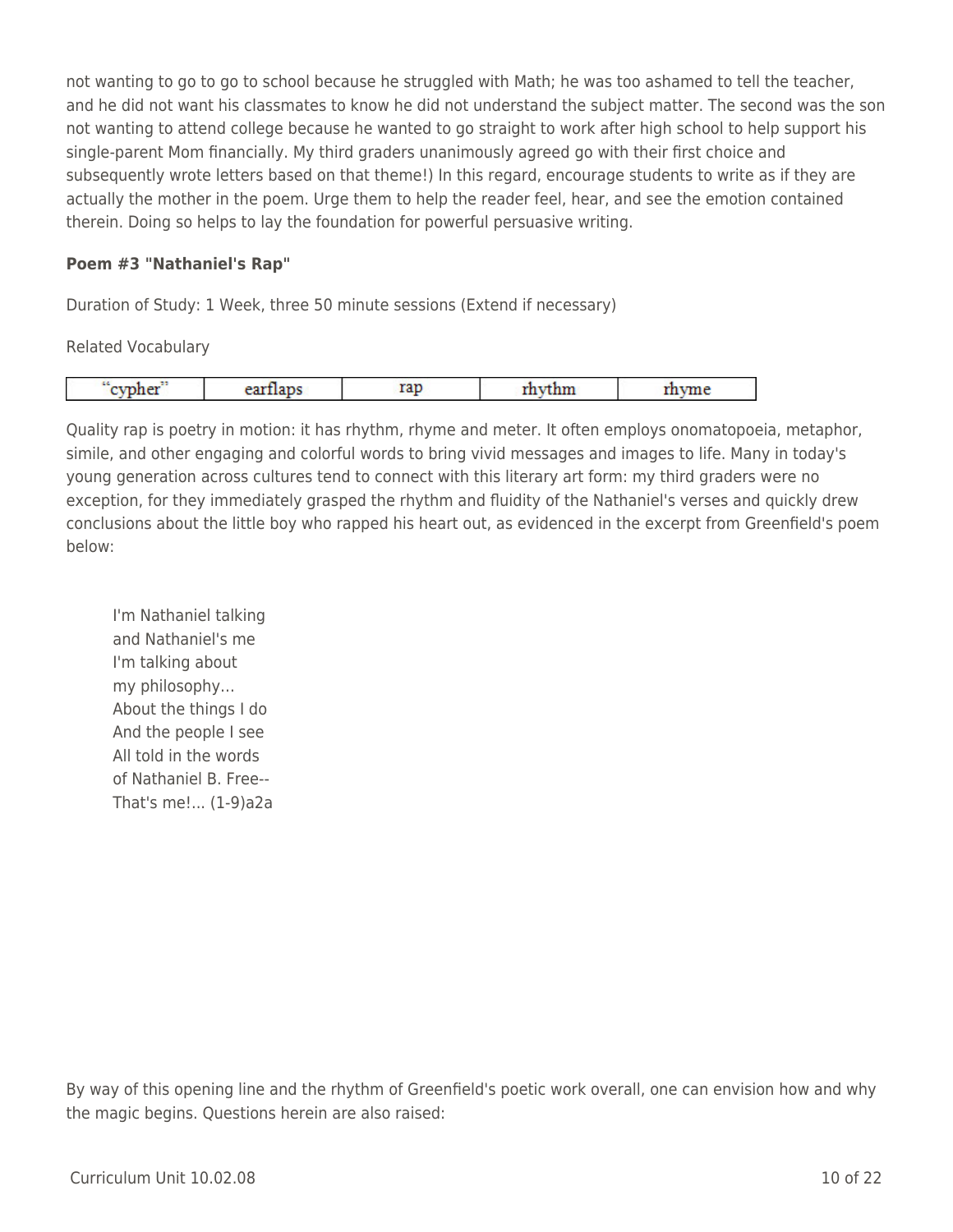- · Who is the narrator?
- · Do any other characters exist in the poem? Explain.
- · What word(s) would you use to describe the main character's personality? Explain?
- · What physical characteristics might you envision as it pertains to the main character? Explain why you draw this conclusion?
- Based on narrator's voice used throughout this poem, what message might the author be attempting to convey? What makes you draw this conclusion?

"Nathaniel's Rap" is the first of a series of poems contained in Eloise Greenfield's poetic compilation, "Nathaniel Talking." Nathaniel, the narrator, is a nine-year old with much to say with regard to his view of himself, his family, his community, and the world. Upon first encountering Nathaniel through this poetic form, it appears this young man is on top of the world. He appears to be a confident little fellow, with a countenance like he can handle anything that befalls him. It also appears that this youngster has many questions to ask and several points of view that he embraces.

As the verse progresses, Nathaniel's spirit becomes more pronounced: "…I can rap, I can rap, rap, rap! I can rap, rap, rap, till your earflaps flap... (10-13)a3a" It becomes apparent that Nathaniel wants others to listen to his point of view and to take them seriously into consideration. The way he dresses and the way he interacts with family and friends seem to give Nathaniel a sense of identity. It appears Nathaniel is an integral, connected member within his community. Not until you delve into the remaining poems--which span genre in Greenfield's poetic compilation--do readers get detailed perspective of Nathaniel's personality, i.e., there is more to him than the initial surface view. Nevertheless, confidence is one of many first impressions exuded when Nathaniel raps, and the way he conveys that confidence entices young readers to jump right in to his rhythmic message!

About Eloise Greenfield. Born and raised in Parmele, North Carolina, during the early days of the Great Depression, Eloise Greenfield was the second oldest of five children. Despite a childhood in which poverty was no stranger, her family provided a rich, nurturing environment for their children. Her writings are influenced by her childhood years and interactions with family and community members. One who embraces the concept of extended family, Greenfield believes that family and friendships are the sustaining factor in life survival. That viewpoint is reflected in her children's book creations, as evidenced in such works as "She Come Brining' Me That Little Baby Girl," "Grandpa's Face," "Honey, I Love," and of course "Nathaniel Talking." Greenfield lived through those eras where combating race prejudice was at the forefront. During her growing years, she experienced the stereotypical, negative images often used to depict people of African descent. Recognizing the need to counter such negative images served as a focus of her children's book story creations.

Author Connection Discussion Question: How might Eloise Greenfield's life experiences have influenced her creation of "Nathaniel Talking?" Explain. Using background information of the author's life, students will experience that Eloise Greenfield lived during the civil rights era, and was a careful observer of her surroundings--particularly as it impacted relationships within her community. Realizing that the accomplishments of African-American peoples were rarely heralded, she set out to present positive, accurate images regarding African-American heritage, and the African-American community, with emphasis on social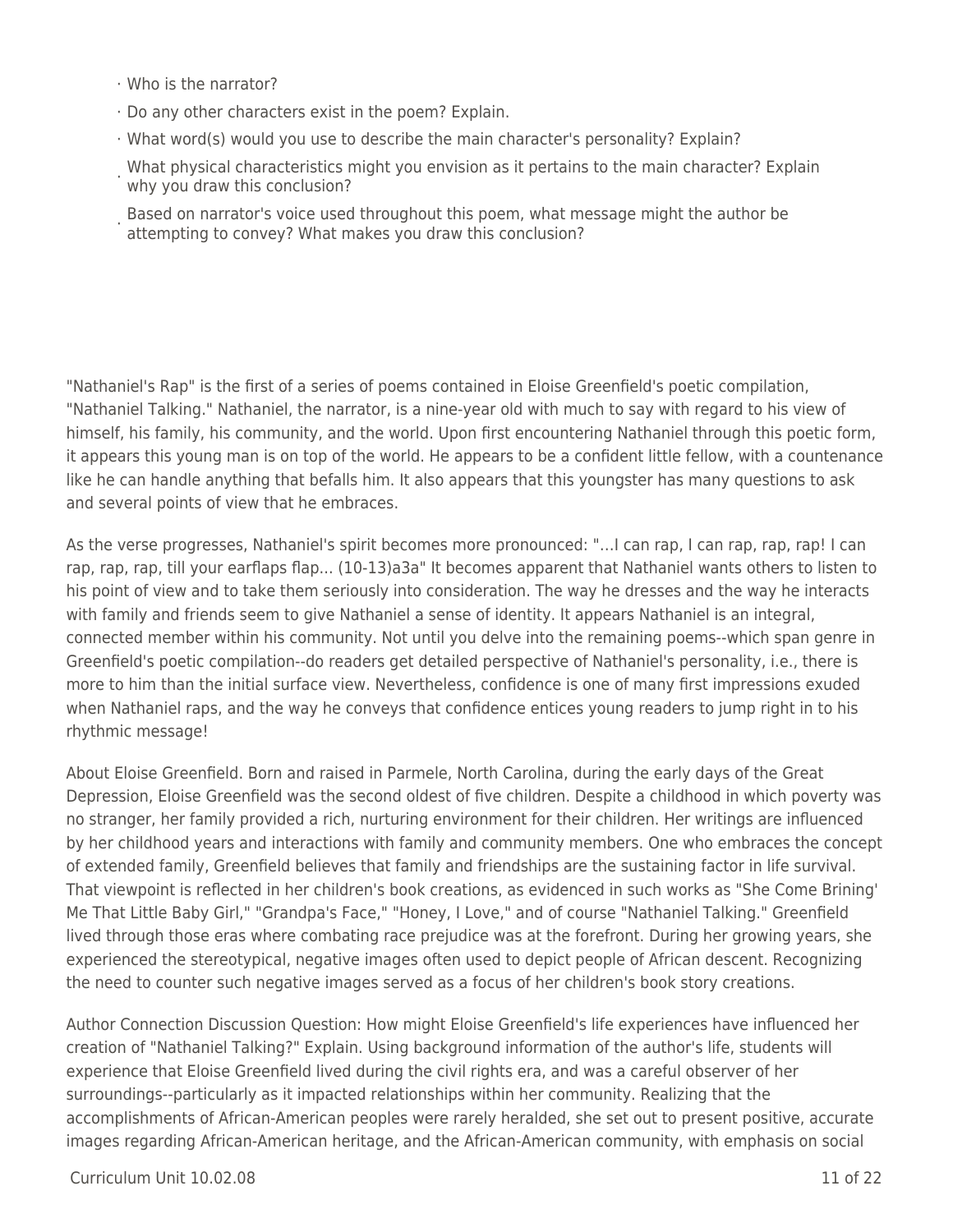interaction particularly as it related to black youth.

Mime Activity. Students will be assigned to memorize and recite "Nathaniel Talking." Dressed in caps, sunglasses, and jackets, students will be given the freedom to express themselves, using body gestures to emulate the spirit of Nathaniel.

Writing Assignment: Rap On Independent & Collaborative Team Writing Session

In the world of rap, to "cypher" is to gather together to join in the creative rapping experience. It's like a friendly competition in which one person begins with rap verses, and as soon as it's done, another jumps in to pump it up a notch! Each person takes a turn to showcase his or her creative style.

This writing/shared reading assignment will slightly differ from the usual ciphering effort. In this instance, students will be given opportunities to craft their own rap creations or to work in collaborative groups to help one another create their very own rap verses. The title of their poetic work will be simply stated, "(student's first name) Talking." Students are encouraged to brainstorm on rhyming words, to use repetitive rhythm and rhyme, infusing a bit about themselves into the syncopated beat. The challenge: no random use of rhymes can be employed; the rap creation must make convey a positive message.

I introduced this poetic work coupled with writing assignment to my third graders and fourth grade afterschool students. My children across grade levels had a ball penning their individual rap creations using Nathaniel's format as a model. Based on the initial reading the poetry selection, I had my blossoming rappers brainstorm on a list of character traits to describe Nathaniel. Among the words used to describe him were confident, open-minded, proud, persevering, talented, unappreciated, talkative, cool, loquacious, independent, self-centered, playful, friendly, braggart, curious, and inquisitive. Subsequently, my students were asked to brainstorm on words that best described their spirit. Based on their personal listing coupled with Greenfield's poetic works, the students began their writing effort. One of my fourth graders wrote:

Kahlilah Talkin' It's Kahlilah talkin' and Kahlilah's me I'm giving my best--academically I've got a lot to say, I've been thinkin' all day Gonna run it on down Kahlilah's way--hey, hey! I'm gonna clap, gonna snap, gonna clap, snap, tap Gonna snap, clap, tap, till I fill in the gaps Gonna learn all I can, 'cause I've made up my mind Gonna give it my best-shout it out in this rhyme! Studying daily, feeling fine Giving my best, letting my light shine! Homegirls, G's, and family Giving my best most definitely It's Kahlilah talkin' and Kahlilah's me Gonna get those A's--most definitely. I've got a lot to say, I've been studyin' all day Gonna run it on down Kahlilah's way--hey, hey! I'm gonna clap, yeah! Gonna snap, yeah! Gonna tap, yeah!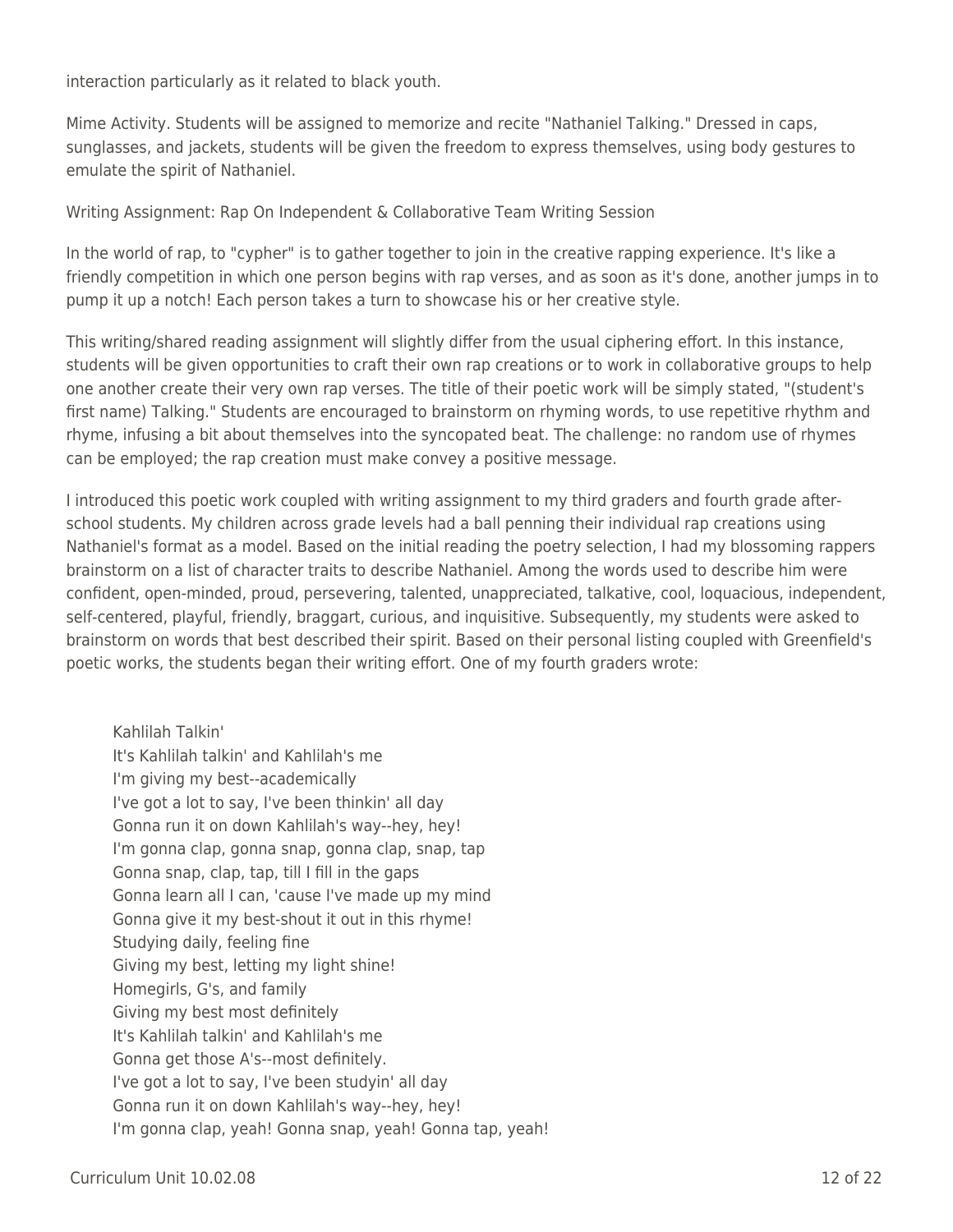I'm gonna rap!

Our third and fourth graders had an opportunity to experience Khalilah's "rap." They agreed that like Nathaniel's rap, Kahlilah's poetic creation helped us get a feel for this fourth grader's spirit and personality. They too noted that Khalilah brought in her own rhythmic style while establishing a meaningful connection inspired by Greenfield's work.

Note that Khalilah's work was a first-draft effort. (This student is an avid reader and one who loves to write short stories and poems.) All students were given opportunities to share their initial draft rap creations. Collaborative peer critique sessions took place thereafter. Constructive criticism was provided and welcomed. Students were given the freedom to reveal that they struggled with creating their rap verses. Students across academic-ability levels brainstormed on how to "tighten" the verses. The energy proved contagious. Students revisited and recrafted their poetic creations. Each put his or her best foot forward, and eagerly joined in our culminating shared-reading/cypher experience.

#### **Poem #4 Black Is Brown Is Tan**

Duration of Study: 2 Weeks, six 50 minute sessions

Related Vocabulary

| culture      | diversity   | tamılv | miscegenation | multicultural |
|--------------|-------------|--------|---------------|---------------|
| onomatopoeia | progressive | race   | segregation   | simile        |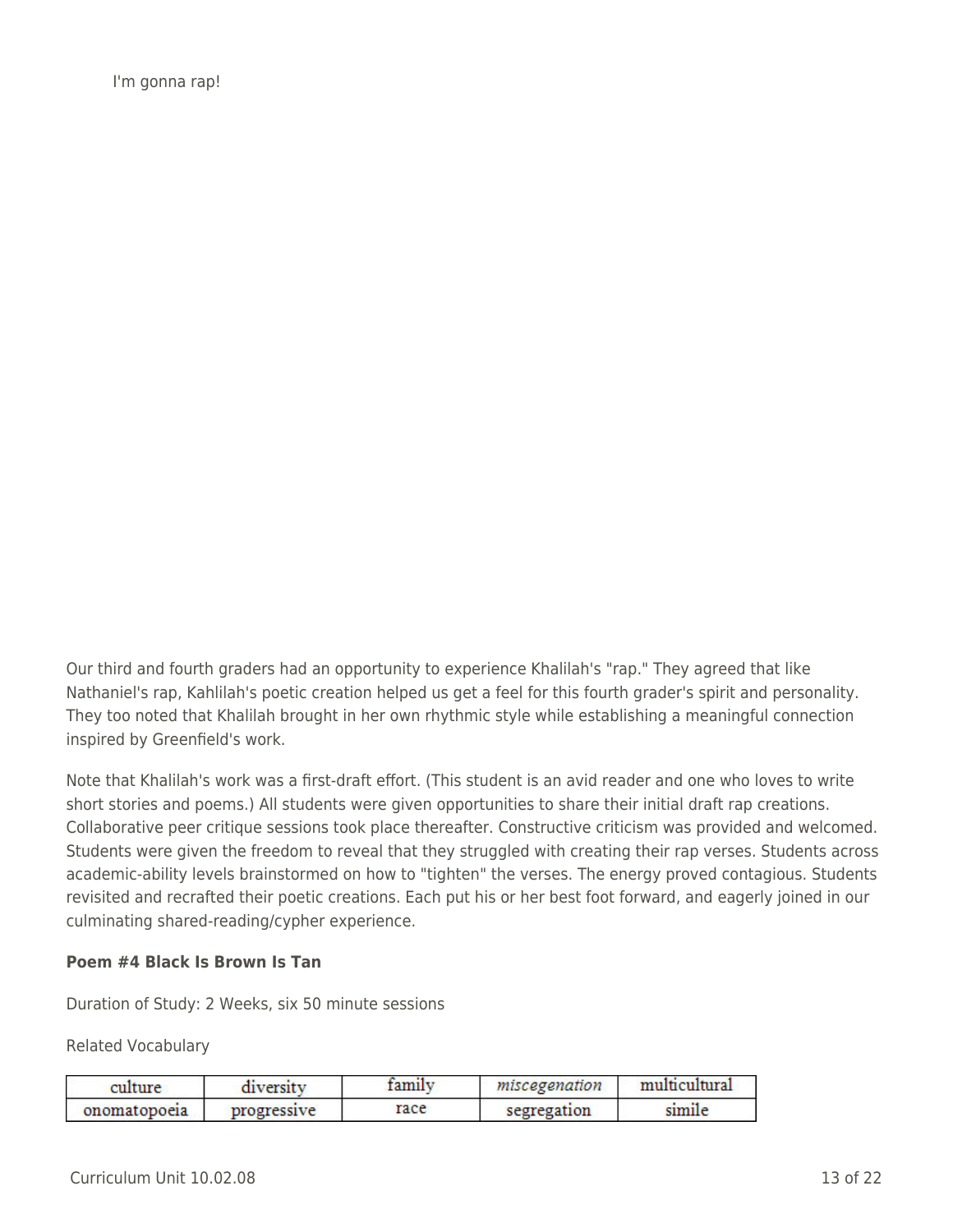Arnold Adoff's poetic works teaches us that race and color are irrelevant when it comes to caring for one another from the inside out. The poem begins:

black is brown is tan is girl is boy is nose is face is all the colors of the race… this is the way it is for us this is the way we are…(1-8, 15)a4a

Through these flowing words, young readers soon experience that human relationships grounded in love know no color boundaries. As the poetic work progresses, students discover figurative language and metaphors are used to highlight this reality, e.g., Mom is described as "a brown sugar gown a tasty tan and coffee pumpkin pie…"(40-41)a5a Dad is the "big belly and the loud voice whose face becomes tomato red when [he] yells [his children] into bed." Again, definitive images are established and questions are raised:

- · Who is the narrator?
- · What types of people are portrayed in this poetic work? Explain.
- · What type(s) of personalities does each of the characters seem to possess? Explain?
- · Why does the author use a lower case "i" throughout the poem?
- . Why does the author use figurative language and descriptive colors to describe the characters?<br>. Explain Explain.
- Based on the images contained throughout Adoff's poetic work, what message might the<br>exit by attempting to convoy? What makes you draw this conclusion? author be attempting to convey? What makes you draw this conclusion?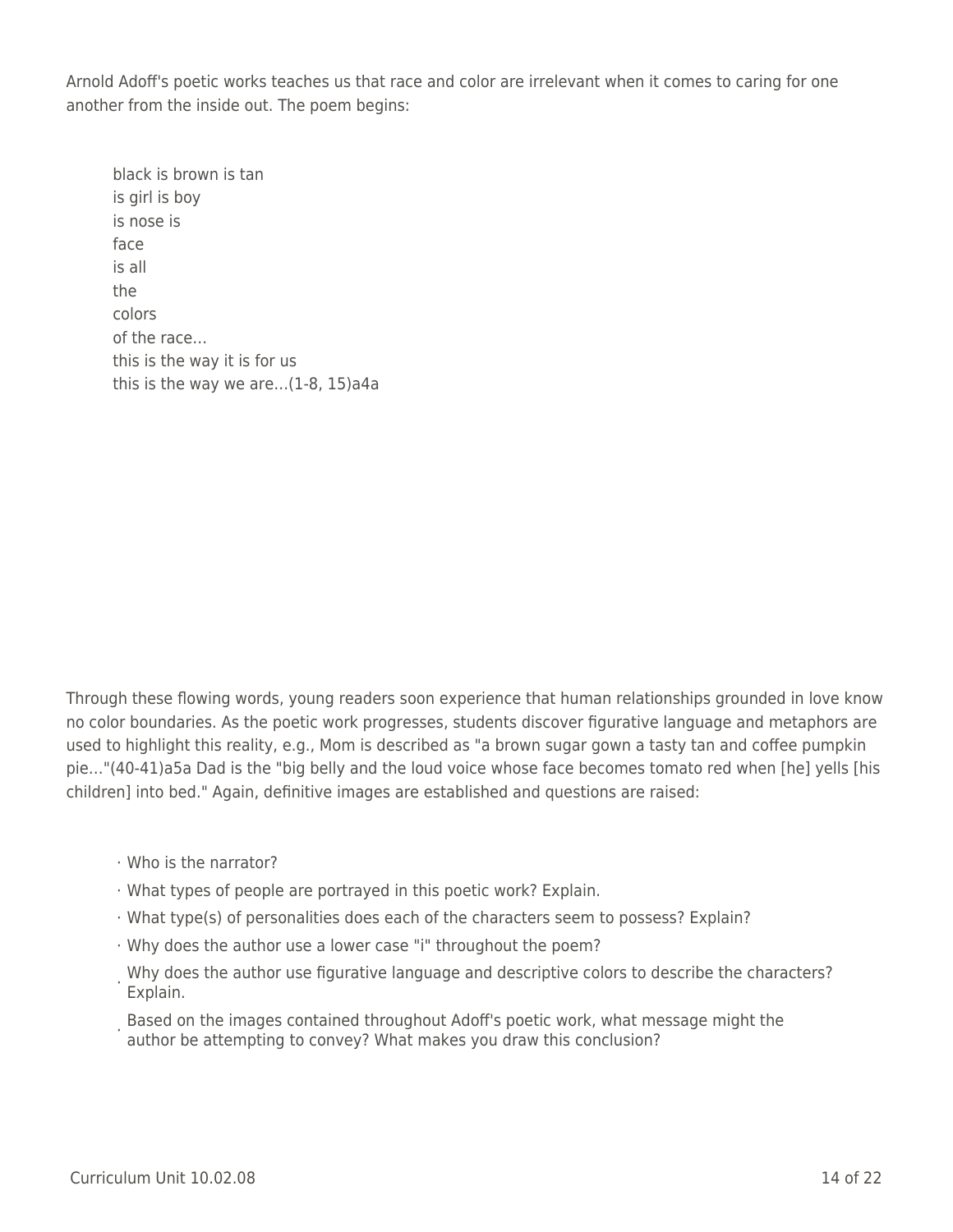As the poem progresses, it is discovered that "Black Is Brown Is Tan" is about an interracial family. Dad and Mom serve as "inside" narrators; their voices are heard clearly in key portions of the poem. The author serves as an additional narrator--the omniscient observer. He invites readers to take a peek into one aspect of his life, to join in a color-blind interactive love experience between parents, offspring, and other family members.

Powerful comparisons are made between objects and/or feelings often affiliated or contrasted with color: being white, for example, is portrayed as not having a skin tone that is the color of milk. Reference to the first person singular is symbolized in lower-case form throughout the work, as too are the words "black" and "white." My students suggested that "i" and "color" are not important when we think of family, that "i" is really "we"--a collective, interactive unit without racial boundaries. In this regard, Adoff seems to strategically accentuate the oneness of all participants in the portrayed relationship, drawing the reader in with descriptive images. My students were able to connect with the culturally inclusive humanity in Adoff's work.

About Arnold Adoff: Ever since elementary school, author-anthologist-editor Arnold Adoff loved to write. Born July 16, 1935, he was raised in the Bronx, New York and grew up in a Russian immigrant household. He attended the City College of New York and served as a teacher and guidance counselor in the New York City public school system, working in Harlem and the Upper West Side. A graduate of Columbia University and the New School for Social Research, his teaching and counseling experience helped him gain insight into the lives of his students, their socio-economic challenges, and their struggle for equal rights.

During 1960, while attending the New School, Arnold married Virginia Hamilton. A renowned, African-American children's book author in her own right (she wrote such children's book literary works as "The House of Dries Drear," National Book Award and Newbery Award winning M. C. Higgins The Great, Many Thousands Gone: African Americans from Slavery to Freedom, and a folkloric anthology entitled The People Could Fly), Virginia played an active role in the civil rights movement. During the year in which the two were wed, 28 states in America outlawed interracial marriages--then derogatorily referred to as "miscegenation." Despite social challenges that surely confronted the inter-racial couple at the time, Arnold and Virginia remained happily married until his wife's passing in 2002.

Like his wife, Adoff too was one steeped in civil rights activism. His work as an educator revealed that, but for a few heralded writers, little was mentioned regarding the contribution of black people to America's literary world. In his opinion, race prejudice contributed to that omission. In this regard, Adoff took a stand: he wanted the literary and poetic creations of black writers to be equally embraced in the American mainstream. In 1968, he compiled and edited his first anthology entitled, I Am the Darker Brother: An Anthology of Modern Poems by Negro Americans published by the McMillan Company. By 1973, Harper Collins published his poetic work, Black Is Brown Is Tan. His goal was fulfilled, for today, his anthologies and poetic creations that celebrate the acceptance and inclusion of people across cultures continue to be widely read.

Author Connection Discussion Question: How might Arnold Adoff's personal life have influenced his creation of "Black Is Brown Is Tan?" Explain. Using background information on Adoff's life, have students speculate on why he chose to create this work.

Students will discover that the author's life experiences contributed greatly to his poetic compilations and writing style.

Mime Activity. Students will be assigned to memorize and recite select character parts in "Black Is Brown Is Tan." Students have the option of using props to accompany their mimed interpretation of those parts. Each will be given the freedom to express himself/herself, using body gestures to emulate the spirit of the mother,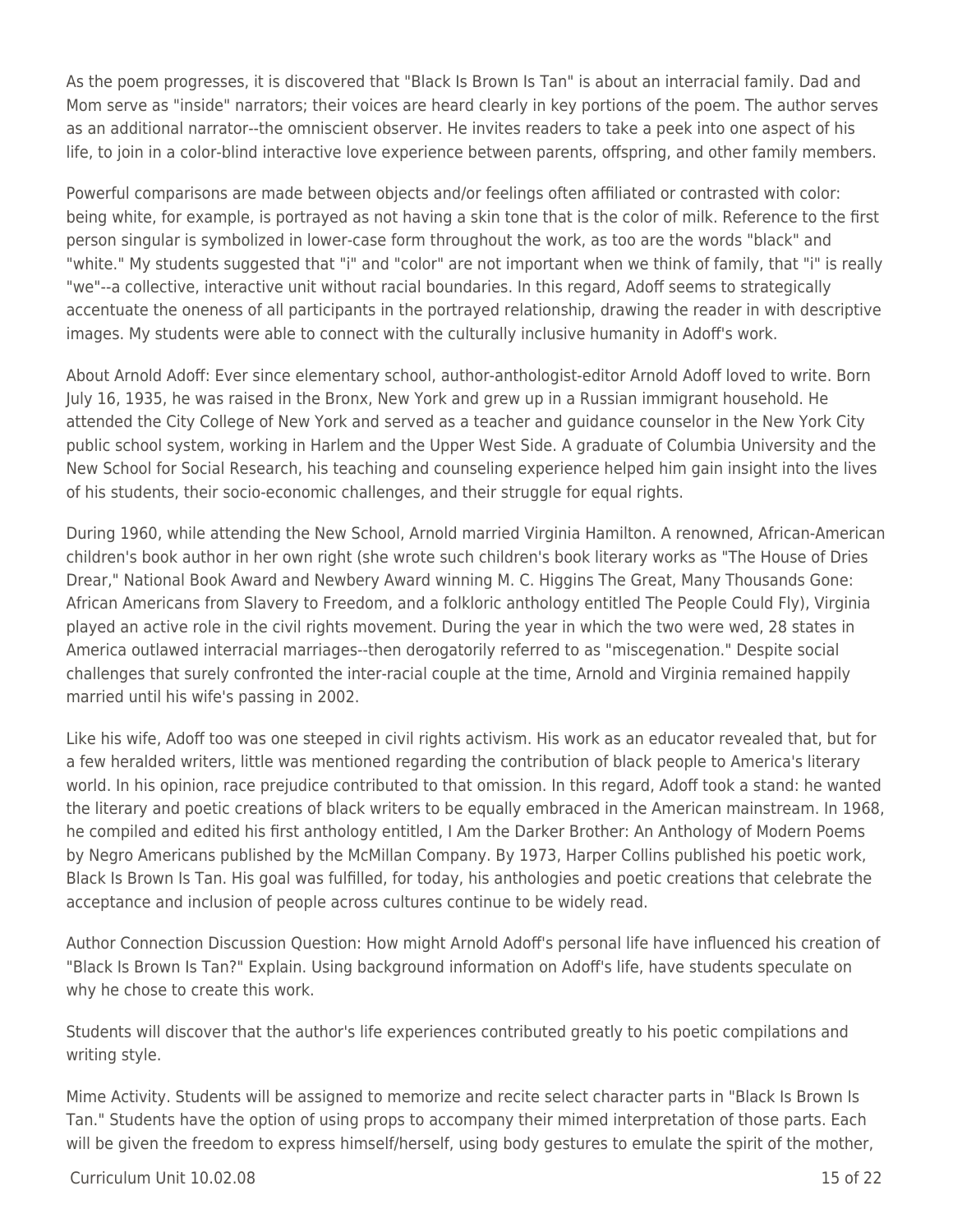father, sister, brother, grandmother, aunt, and uncle depicted in this story poem.

Writing Activity: Beautiful Me/Handsome Me Poetic Writing Exercise. This activity allows young learners to examine race from an open-ended perspective and to celebrate themselves through figurative and metaphoric lenses. This writing activity can be taught during a whole group session or in small, independent center groups. Two frameworks should be used with this activity (see Attachments A and B. When using Attachment A, have students fill in the "color" descriptor beneath the heading "race"). Additionally, revisit the definition of figurative versus literal language, accentuating how figurative language bright brings descriptive power to a written work.

Before delving into this reading selection and writing exercise, have a discussion about race: classify race like we do plant species. For example, if we were to categorize five specific types of woody plants, we could select hemlocks, maples, oaks, ginkgos, and sycamores. Despite their differing attributes, each of these woody plants falls under the heading of trees. Similarly, provide students with listing of the five racial group classifications often used within American society, i.e., black (American-born blacks and other members of the Africa Diaspora), brown (Latino/Hispanic), red (first native-peoples), white (Euro-Americans), and yellow (Asian American). Also, collectively have your class brainstorm on colors of objects based on positive and negative attributes connoted with those colors; e.g., yellow can be associated with a destructive, raging fire or a fragrant daffodil blooming on a sunlit morn. My students came up with a wealth of figurative phrases and metaphoric images, a sample of which is noted below created by my ELL (English Language Learner) third grader, Martin:

WONDERFUL ME! I am brown. I am brown. I am not the color of thick mud on the ground after a rainy day. I am brown. I am brown. I am not the color of a broken brown crayon smashed on crumpled paper. I am tortillas and salsa to make you dance. Handsome. Funny. Intelligente. That's me--wonderful me!

As evidenced herein, a definitive connection was made.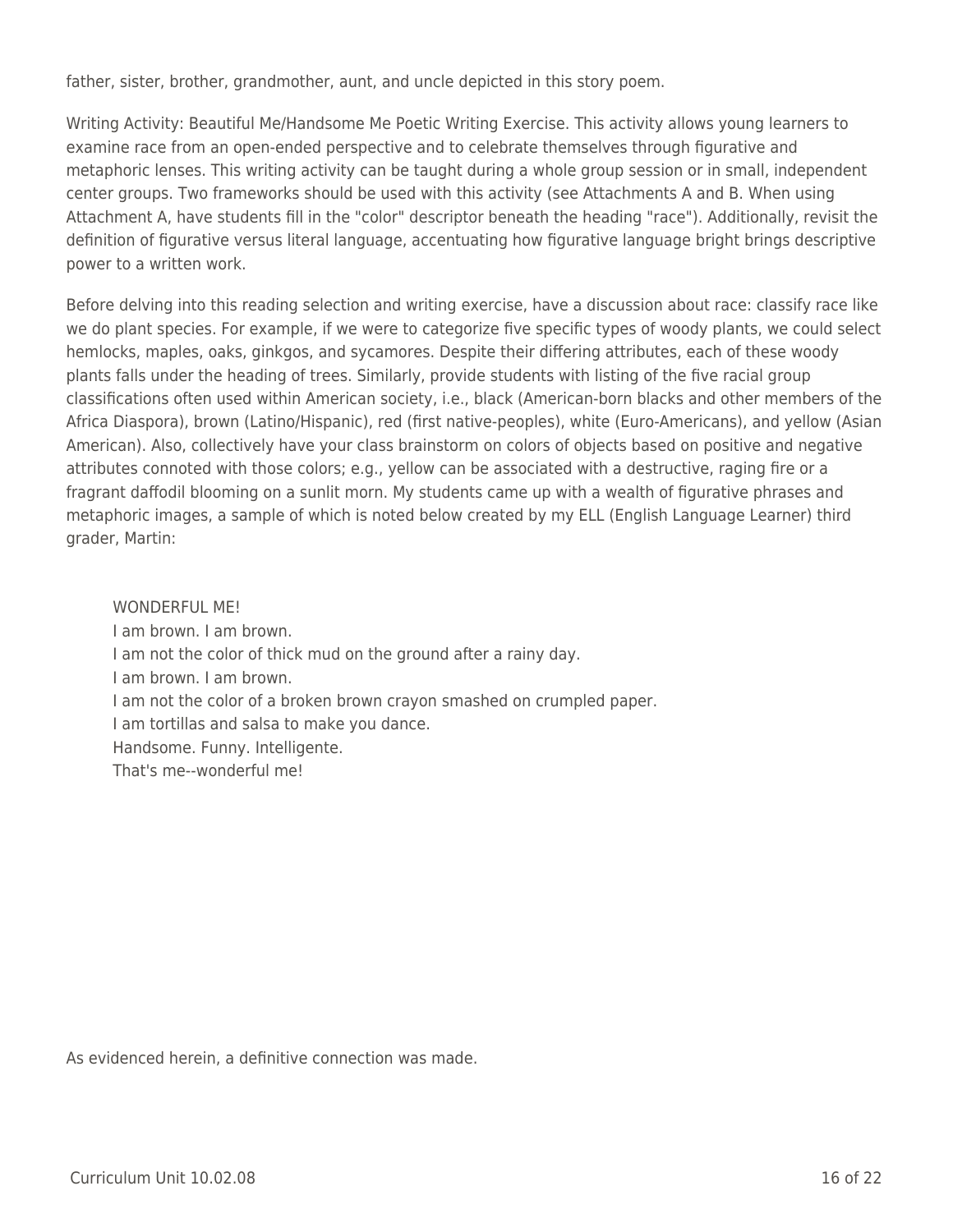## **Conclusion**

Through mime and role play, coupled with interactive writing activities, my young learners embraced poetry and made meaningful text-to-self-to-world connections. My young learners tapped into the kinesthetic, tactile, and audio-visual experience, making the learning experience both engaging and empowering. My third and fourth-grade after school students grasped that writing is often steeped in personal experiences embraced by the author. By delving into our poetry selections, students responded to engaging questions through which they experienced the author's voice. Each reading selection opened windows for my students to view, embrace, and identify the author's craft: Students were eager to share their collective mimed interpretations and individual poetic creations. Equally important, my children embraced and applauded one another because of being given freedom to immerse themselves in literature through the use of creative, collaborative effort. The activities proved engaging, social-developmentally empowering, and are surely worth replicating. Experiment with the four poems contained within this unit and other poetic works. Give your young learners artistic freedom to explore them. By so doing, you will lay the foundation for a love of literature and writing literature by way of the poetic voice to be embraced by young learners for a lifetime!

## **TEACHER RESOURCES**

McCormick Calkins, Lucy. The Art of Teaching Reading. Addison-Wesley Educational Publishers. New York, NY (2001) Provides creative, research-based approaches re: sparking a love of reading in the hearts of young learners.

\_\_\_\_\_\_\_\_\_\_\_\_\_\_\_\_\_\_\_\_\_. The Art of Teaching Writing. Heinemann. Portsmouth, NY. Provides creative, research-based approaches re: motivating to become engaged, blossoming writers.

Livingston, Myra Cohn. Poem-making: Ways to Begin Writing Poetry. Harper Collins, New York (1991). A how-to resource that introduces children to the different voices and elements of poetry, from limericks to free verse and open form to haikus.

Kipnes, Claude. The Mime Book. Meriwether Publishers, Colorado Springs, CO Sheds light on the art of mime. Good resource in helping to narration through body movement. Reveals how to use body parts and facial features to show range of expression, and ultimately create anatomical vocabulary.

Koch, Kenneth. Rose, Where Did You Get That Red?: Teaching Great Poetry to Children. Vintage Books, New York (1990). For the leery-about-teaching-poetry instructor, this is a must-have resource! Filled with a variety of poetry different time periods with background info about the poem coupled with suggested classroom applications in the classroom.

Norton, Donna E. Through the Eyes of a Child: An Introduction to Children's Literature Seventh Edition. Pearson/Merrill-Prentice Hall. Upper Saddle River, New Jersey, and Columbus, Ohio (2007). What constitutes a poem? What types of messages can poetry convey? How does this writing form convey emotion? How does it differ from narrative writings? These questions and more are addressed within this extraordinary teacher resource.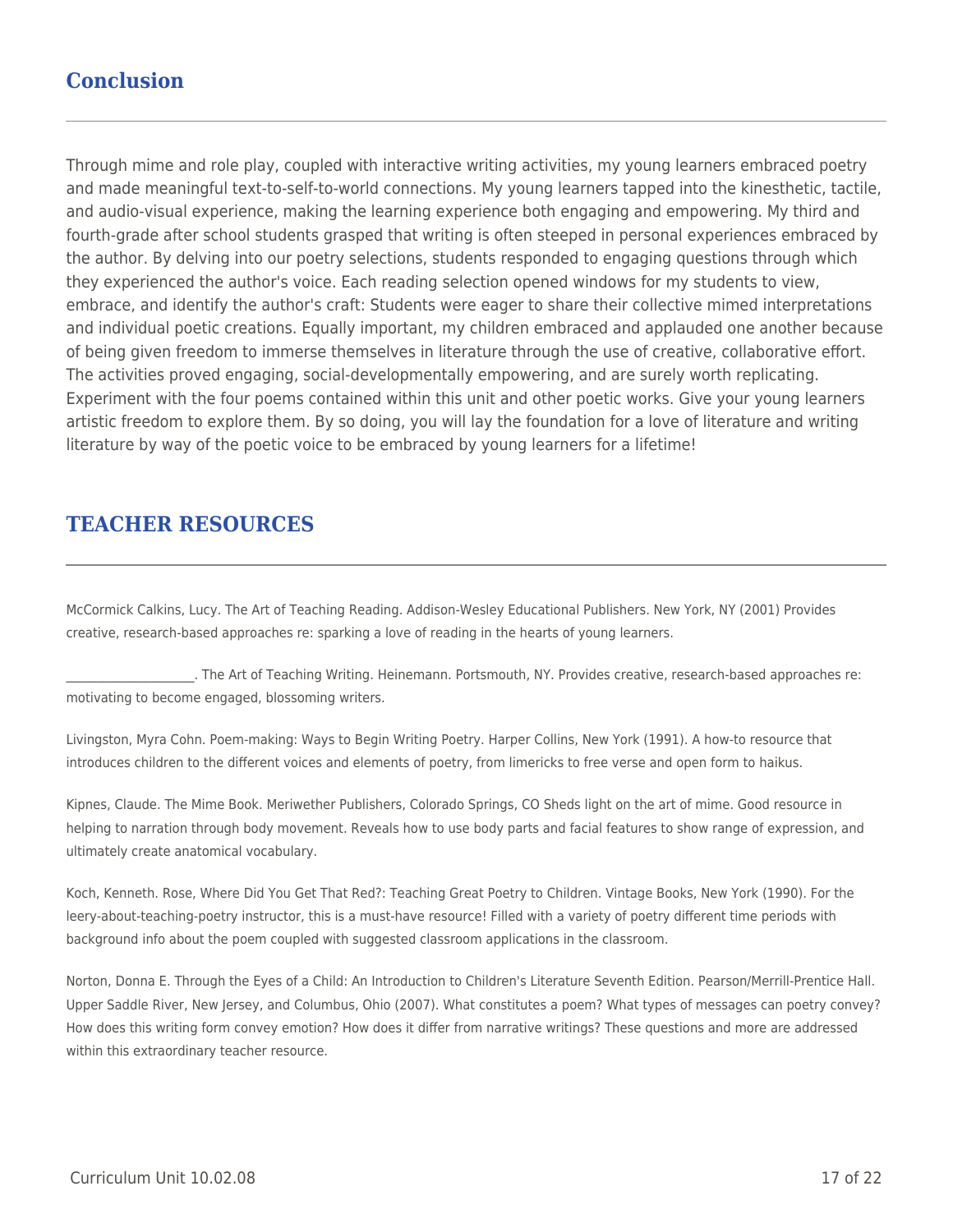### **Student Resources**

Adoff, Arnold. Black Is Brown Is Tan. Amistad/Harper-Collins Publishing Company. New York (2003) An inspiring poetic creation that celebrates the family and love that knows no racial boundaries.

Greenfield, Eloise. Nathaniel Talking. Writers & Readers Publishing, New York (1993). An energetic, feisty nine year old named Nathaniel "raps" about his perception of his world.

Heard, George Songs of Myself: An Anthology of Poems and Art. Mondo Publishing, New York (2000). A wonderful anthology of poems with which all children can identify.

Hughes, Langston. The Collected Poems of Langston Hughes. Vintage Press, New York (1995) A wonderful collection of poetic works created by this Harlem Renaissance, award-winning author.

Rampersad, Arnold and Roessel, Editors. Poetry for Young People: Langston Hughes. Sterling Publishing Company, New York (April 2006). More collected works by this world-renowned, African-American author. Conscientiously compiled for young learners by Stamford University professor Arnold Rampersad and co-editor Roessel, the poetry collection is accompanied by a biographic sketch of the literary artist.

Mendehlson, Editor. Poetry for Young People: Edward Lear. Sterling Publishing Company, New York (April 2010). A poetic collection filled with Lear's catchy rhythms and style; includes a biographic sketch about the 19<sup>th</sup> century poet/illustrator, along with background information about each of the 35 poems contained therein.

### **On-Line Resources**

Graziosi, Marco. Edward Lear Home Page http://www.nonsenselit.org/Lear 2> (March 2008) Many of Edward Lear's enjoyable poetic verses are contained herein, ready for downloadable use.

http://www.poetryfoundation.org/archive/poem.html?id=177021> Includes Langston Hughes "Mother to Son" poem. Retrieved: May 4, 2010

http://www.poetryfoundation.org/archive/poet.html?id=3340> Langston Hughes biographic sketch with photo. Retrieved: May 4, 2010.

http://www.pearsonsuccessnet.com/snpapp/iText/products/0-328-35332-9/unit6/352-353.html> Nathaniel Talking on line excerpt by Scott Foresman, Publishers. Retrieved: May 11, 2010.

http://books.google.com/books?id=yjoEi4etEaQC&pg=PA12&lpg=PA12&dq=I'm+Nathaniel+talking,+and+nathaniel's+me&source= bl&ots=Ih6Y\_0FFdR&sig=ciTGRtcWrXdWANdSzcsihXFSIk&hl=en&ei=WlkCTJi5NIH98Aaj2OCeDQ&sa=X&oi=book\_result&ct=result&re snum=4&ved=0CCEQ6AEwAw#v=onepage&q=I'm%20Nathaniel%20talking%2C%20and%20nathaniel's%20me&f=false> Excerpt from In The Land of Words: New and Select Poems by Eloise Greenfield. Retrieved: May 1, 2010.

http://www.nonsenselit.org/Lear/ns/jumblies.html> The complete poetic work of Edward Lear's poem entitled "The Jumblies" accompanied by illustrations created by the author. Retrieved: May 7, 2010.

#### $C$ urriculum Unit  $10.02.08$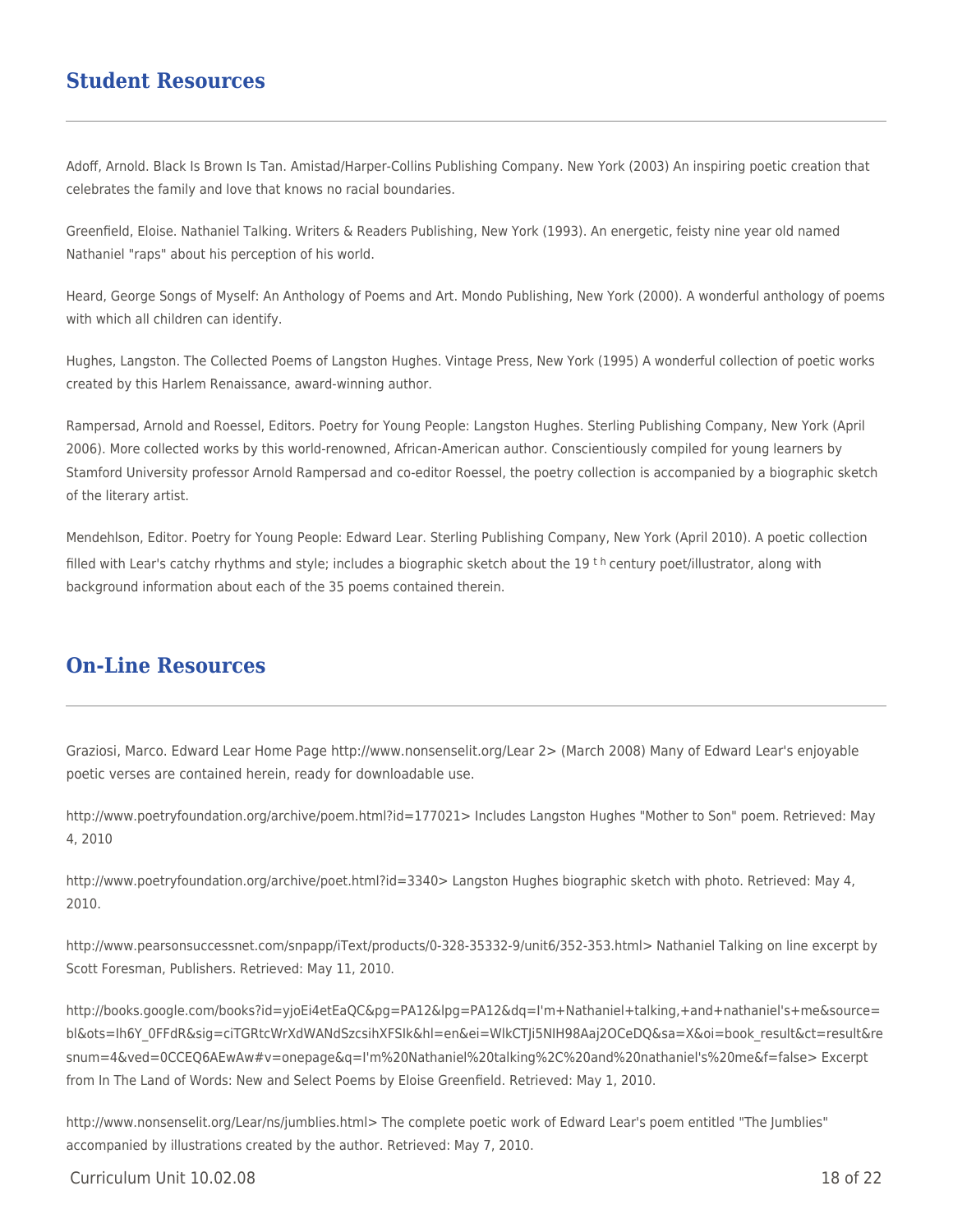http://www.infoplease.com/ipa/A0903237.html> A glossary of poetry terms.http://www.copyright.gov.fls/fl012.html. Copyright rules as they relate to excerpting and making reference to portions of previously published literary works, e.g., the 1961 Report of the Register of Copyrights on the General Revision of the U.S. Copyright Law cites examples of activities that courts have regarded as fair use: "quotation of excerpts in a review or criticism for purposes of illustration or comment; quotation of short passages in a scholarly or technical work, for illustration or clarification of the author's observations; use in a parody of some of the content of the parodied; summary of an address or article, with brief quotations, in a news report; reproduction by a library of a portion of a work to replace part of a damaged copy; reproduction by a teacher or student of a small part of a work to illustrate a lesson; reproduction of a work in legislative or judicial proceedings or reports; incidental and fortuitous reproduction, in a newsreel or broadcast, of a work located in the scene of an event being reported."

#### "BLACK IS BROWN IS TAN" POETRY WORKSHEET

| Circle your race(s). Then write 2 Literal Color Comparisons and 2 Figurative Color Comparisons for each race selection. |                        |                                      |                                                                                 |     |                                                                         |
|-------------------------------------------------------------------------------------------------------------------------|------------------------|--------------------------------------|---------------------------------------------------------------------------------|-----|-------------------------------------------------------------------------|
| Race Choice (Circle)                                                                                                    | White<br>Euro-American | Black                                | <b>Brown</b><br>African-American Latino/Hispanic Native-American Asian-American | Red | Yellow                                                                  |
| <b>RACE</b>                                                                                                             |                        |                                      | LITERAL COLOR COMPARISON                                                        |     |                                                                         |
|                                                                                                                         |                        | ${\rm I}$ am not the color of $\_\_$ |                                                                                 |     |                                                                         |
|                                                                                                                         |                        |                                      |                                                                                 |     |                                                                         |
|                                                                                                                         |                        |                                      |                                                                                 |     | ${\rm I}$ am not the color of $\textcolor{red}{\overline{\mathcal{L}}}$ |
|                                                                                                                         |                        |                                      |                                                                                 |     |                                                                         |
|                                                                                                                         |                        |                                      |                                                                                 |     |                                                                         |
| <b>SKINTONE</b>                                                                                                         |                        | FIGURATIVE COLOR COMPARISON          |                                                                                 |     |                                                                         |
|                                                                                                                         |                        |                                      |                                                                                 |     |                                                                         |
|                                                                                                                         |                        |                                      |                                                                                 |     |                                                                         |
|                                                                                                                         |                        |                                      |                                                                                 |     |                                                                         |
|                                                                                                                         |                        |                                      |                                                                                 |     |                                                                         |
|                                                                                                                         |                        |                                      |                                                                                 |     |                                                                         |

Attachment A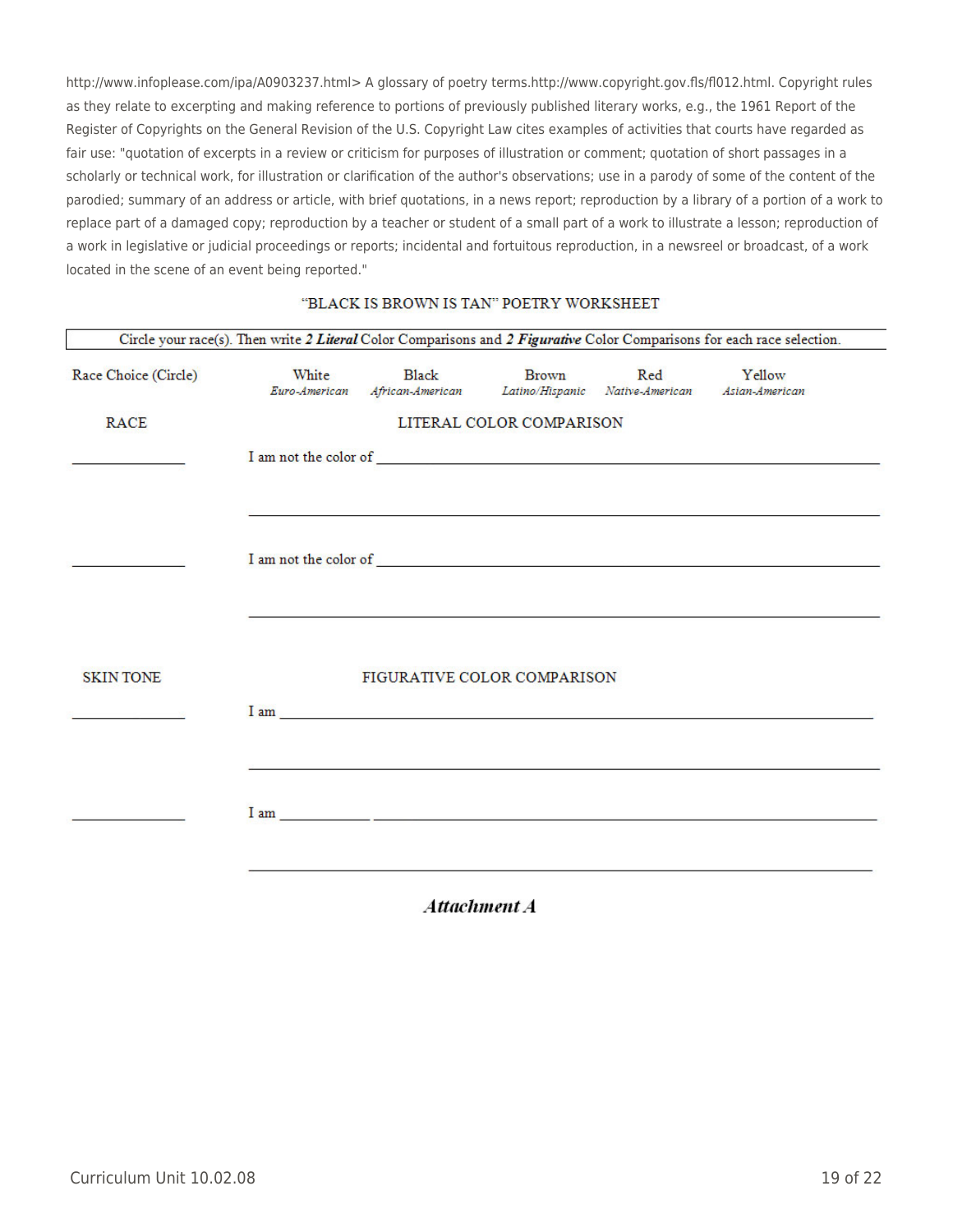### (Title reflective of student name or student descriptor.) ME! POETRY FORMAT

|                 | (race)                                                                                                                                                                                                                                   | (race)                        |  |
|-----------------|------------------------------------------------------------------------------------------------------------------------------------------------------------------------------------------------------------------------------------------|-------------------------------|--|
|                 |                                                                                                                                                                                                                                          |                               |  |
|                 |                                                                                                                                                                                                                                          |                               |  |
|                 |                                                                                                                                                                                                                                          | (literal color comparison)    |  |
|                 |                                                                                                                                                                                                                                          |                               |  |
|                 |                                                                                                                                                                                                                                          | $I am$ (race) $I am$ (race)   |  |
|                 |                                                                                                                                                                                                                                          |                               |  |
|                 |                                                                                                                                                                                                                                          |                               |  |
|                 |                                                                                                                                                                                                                                          | (literal color comparison)    |  |
|                 |                                                                                                                                                                                                                                          |                               |  |
|                 | <u>I am</u>                                                                                                                                                                                                                              |                               |  |
|                 |                                                                                                                                                                                                                                          | (figurative color comparison) |  |
|                 |                                                                                                                                                                                                                                          |                               |  |
|                 | <u>I</u> am <u>and</u> the second contract of the second contract of the second contract of the second contract of the second contract of the second contract of the second contract of the second contract of the second contract of th | (figurative color comparison) |  |
|                 |                                                                                                                                                                                                                                          |                               |  |
|                 | Three WOW words that best describe you!                                                                                                                                                                                                  |                               |  |
|                 |                                                                                                                                                                                                                                          |                               |  |
|                 |                                                                                                                                                                                                                                          |                               |  |
|                 | Four word maximum declarative closing.                                                                                                                                                                                                   |                               |  |
|                 |                                                                                                                                                                                                                                          | <b>Attachment B</b>           |  |
|                 |                                                                                                                                                                                                                                          |                               |  |
|                 |                                                                                                                                                                                                                                          |                               |  |
| <b>Appendix</b> |                                                                                                                                                                                                                                          |                               |  |

### **Meeting Connecticut Educational Standards**

This unit correlates with the Connecticut Framework K-12 Curricular Goals and Standards for Language Arts and the Arts. Generally, students will read literary works across genre with understanding and respond thoughtfully to text; create works using the language arts in visual, oral, and written text; understand and appreciate texts from many literary periods and cultures; choose and apply strategies that enhance the fluent and proficient use of language arts; write and speak English proficiently to clearly communicate ideas; use different media, techniques and processes to communicate ideas, feelings, experiences and stories; express their understanding of written text through developing, communicating, and sustaining characters in mime; and employ the language arts and the arts for lifelong learning, work, and enjoyment.

As it pertains to specific content standards, students will be engaged in the following:

Language Arts - Content Standard 1: Reading and Responding. Students will describe their thoughts, opinions, and questions that arise as they read and listen to a text and use relevant information from the text to summarize the content. Students will use what they know to identify characters, settings, themes, events, ideas, relationships, and details found within the text.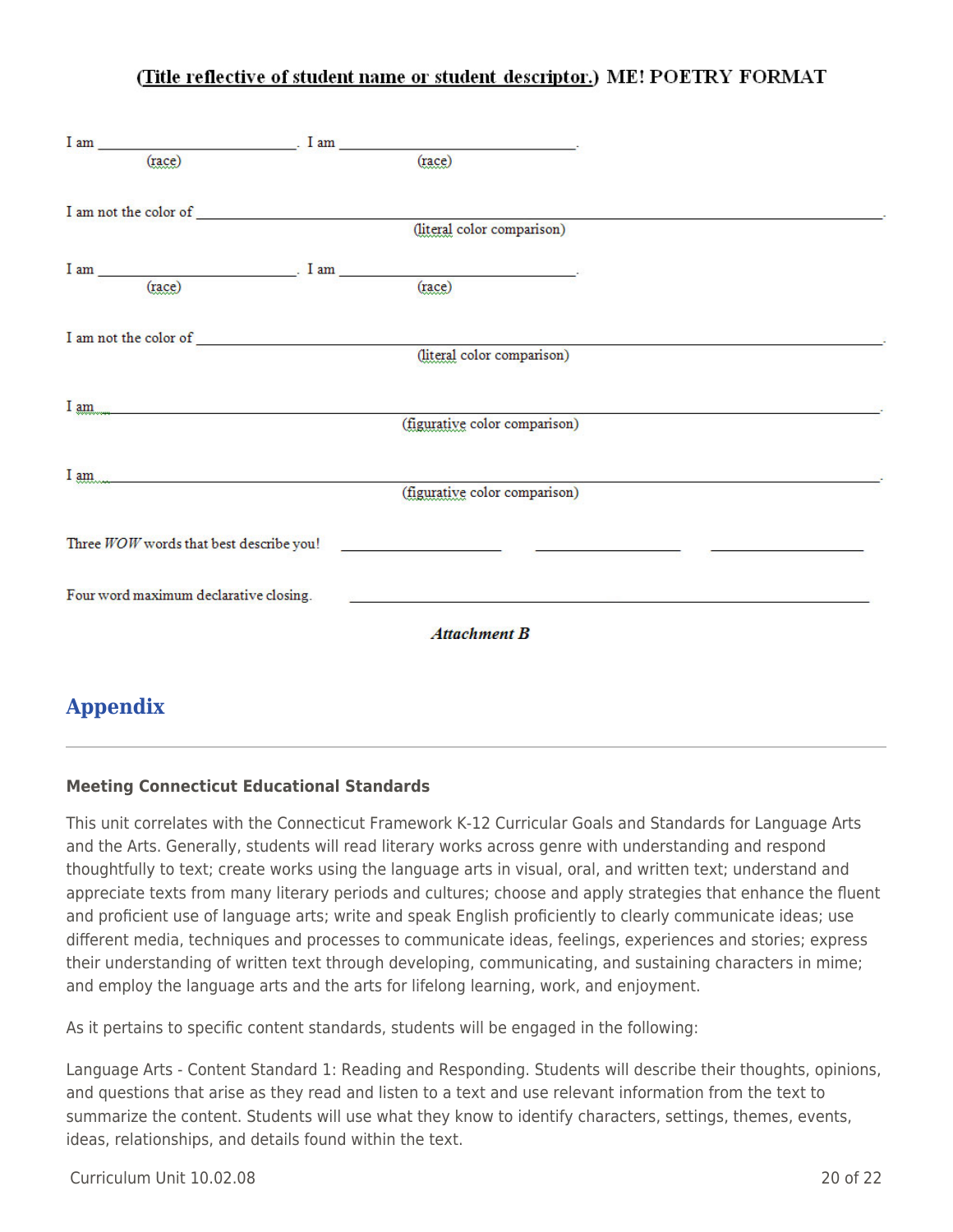Language Arts - Content Standard 2: Producing Texts. Students will work both individually and on a collaborative basis in collecting and examining an array of their literary creations and accompanying illustrations, discussing the features they like, and what they might do differently next time. Students will read/share their creative writings with partners, who will constructively critique the work, highlighting elements in the literary piece that work along with questions they have about the writing.

Language Arts - Content Standard 3: Applying English Language Conventions. Students will understand that words and expressions with which they are familiar convey meaning and in many instances have evolved and/or changed over time.

Language Arts - Content Standard 4: Exploring and Responding to Text. Students will declare their opinions about each of the works read, listened to, and viewed, subsequently evaluating them according to such features as character development, narrator's voice, conflict and theme.

The Arts - Content Standard 2: Acting. Students will imagine and clearly describe characters and their relationship to their environment through mime and locomotive and non-locomotive expression.

The Arts - Content Standard 3: Technical Production. Students will collaboratively plan and prepare improvisations and demonstrate various ways of staging classroom dramatizations for select text. Students will collaborate to constructively organize costumes, make-up, and setting.

"The Jumblies" by Edward Lear. This poetic work is out of copyright and in the public domain in the United States. Since no one controls any rights to this material in the United States, no credit or acknowledgment is required.

"Nathaniel's Rap" from NATHANIEL TALKING by Eloise Greenfield, copyright 1988. Used by permission of HarperCollins.

### **Endnotes**

2 . "Nathaniel's Rap" from NATHANIEL TALKING by Eloise Greenfield, copyright 1988. Used by permission of HarperCollins.

3 . Greenfield, "Nathaniel's Rap," (Lines 10-13)

4 . "Black Is Brown Is Tan" by Arnold Adoff, copyright 1973 (Lines 1-8 and 15). Used by permission of HarperCollins.

5 . Adoff, "Black Is Brown Is Tan, (Lines 40-41)

<sup>1 .</sup> "The Jumblies" by Edward Lear. This poetic work is out of copyright and in the public domain in the United States. Since no one controls any rights to this material in the United States, no credit or acknowledgment is required.